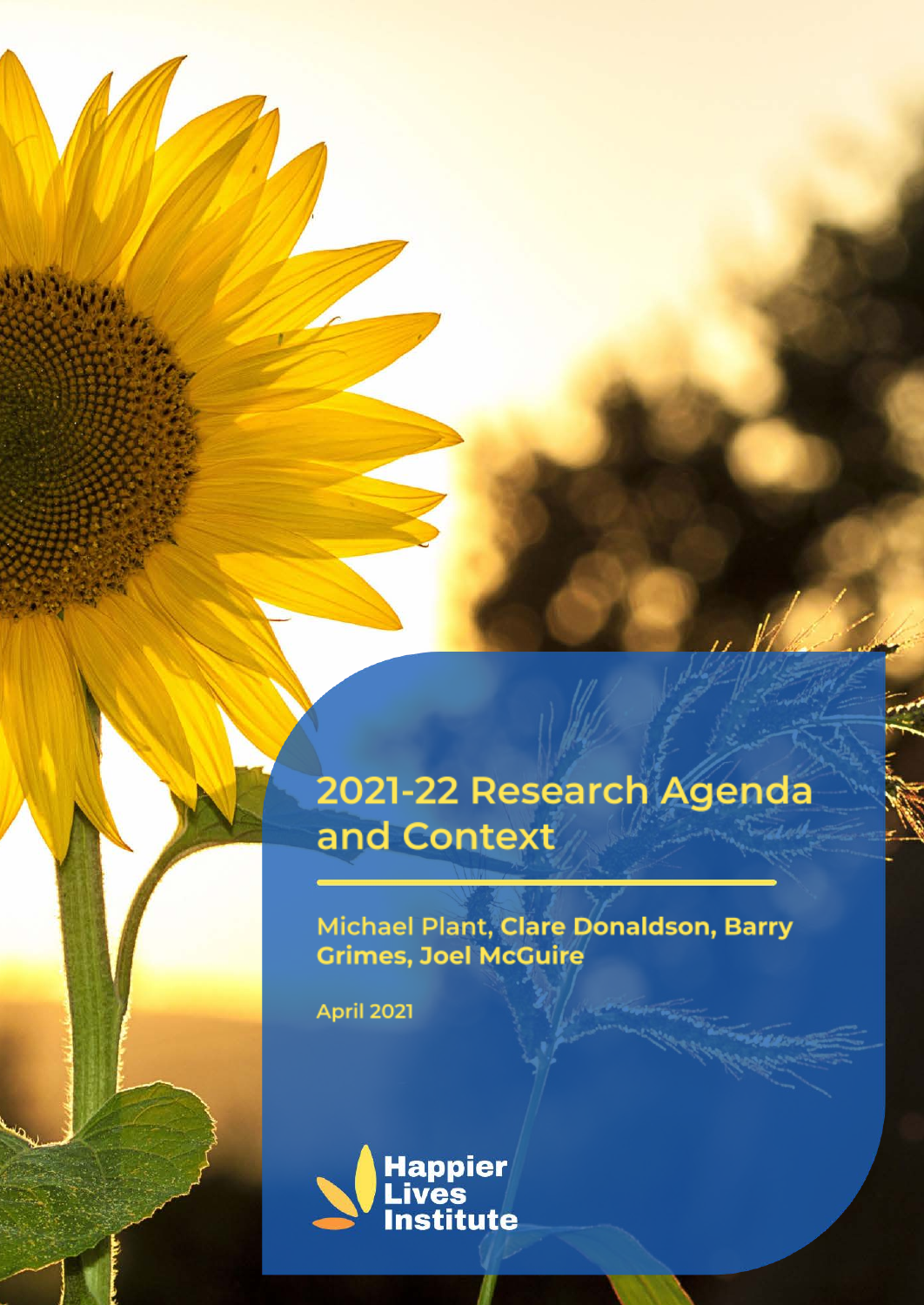

# **Contents**

| <b>Our vision and mission</b>                                                                                                           | 3  |
|-----------------------------------------------------------------------------------------------------------------------------------------|----|
| <b>Research agenda and context</b>                                                                                                      | 5  |
| Area 1: Foundational research into the measurement of well-being                                                                        | 7  |
| 1.1 The nature of well-being                                                                                                            | 7  |
| 1.2 The measurement of well-being                                                                                                       | 9  |
| 1.3 Developing the 'WELLBY' approach: issues with putting changes to<br>quality and quantity of life into a single metric               | 15 |
| Area 2: Applied research to identify and evaluate the most<br>cost-effective ways to increase well-being                                | 20 |
| 2.1 Understanding the causes and correlates of subjective well-being                                                                    | 20 |
| 2.2 Cause area analysis                                                                                                                 | 23 |
| 2.3 Using SWB to compare the cost-effectiveness of highly-regarded<br>health and development interventions used in low-income countries | 25 |
| Area 3: Understanding the wider global priorities context                                                                               | 27 |
| <b>3.1 Longtermism</b>                                                                                                                  | 27 |
| <b>3.2 Animal welfare</b>                                                                                                               | 29 |
| <b>Concluding remarks</b>                                                                                                               | 29 |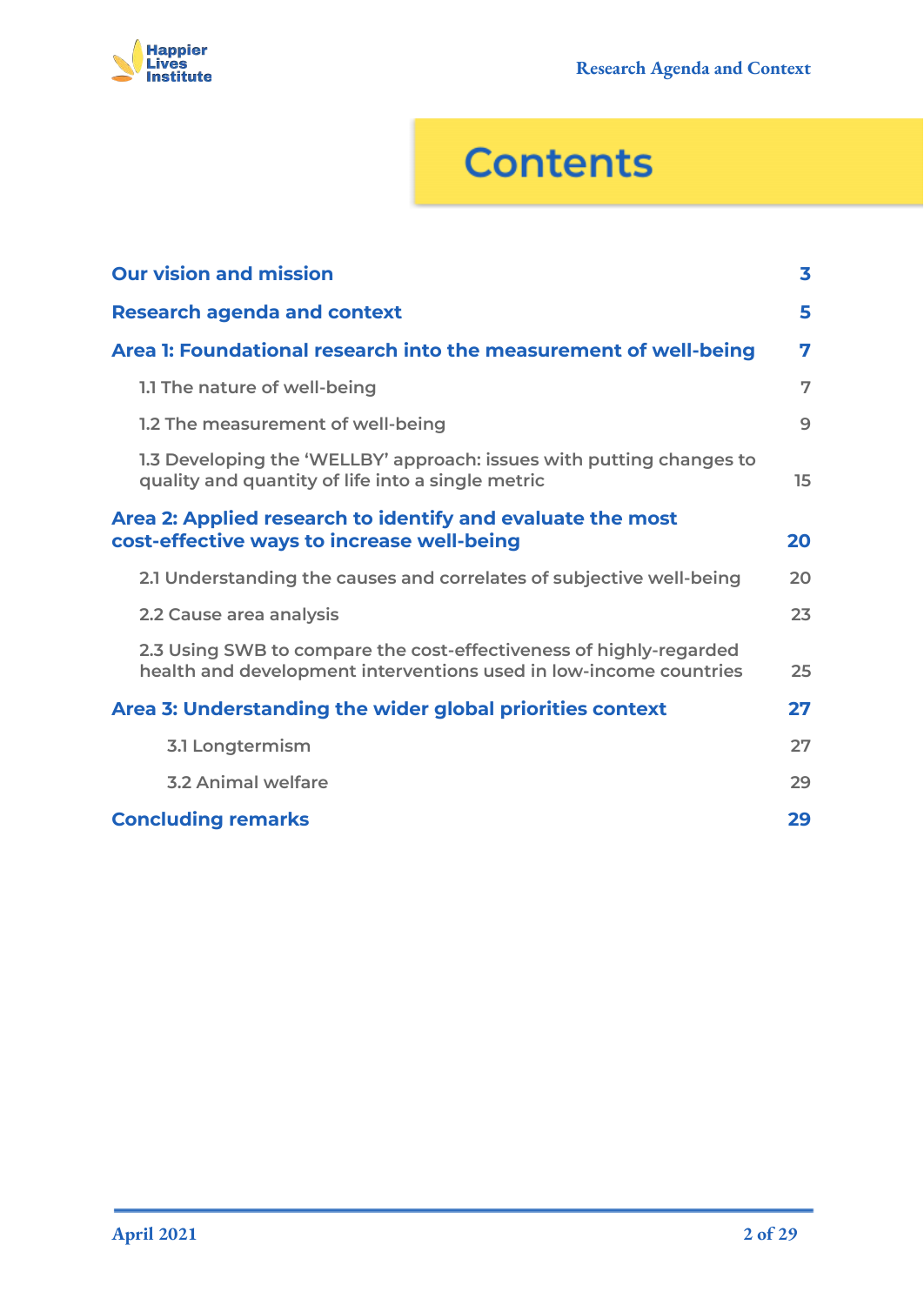

## <span id="page-2-0"></span>**Our vision and mission**

Let us state the obvious: happiness is important. Even if it is not the sole thing of importance, it is still important. Not only do we seek happiness for ourselves, but we hope others experience it too. In fact, many of us devote considerable time and effort to reducing misery and creating joy for the world at large. Last, but not necessarily least, we want our governments to keep us safe and create the conditions that allow us all to thrive.

These statements of the obvious lead us to ask a question whose answer is not at all obvious: if we want to improve global well-being and, further, do so by as much as possible, what should we do? The world faces many challenges. Resources are scarce. We cannot solve every problem, at least not immediately. Therefore, if we want to have the biggest impact on others' lives, we must prioritise.

Few actors (individuals or institutions) give serious and explicit consideration to how to use their resources to help others by as much as possible. One reason, among many, is that prioritisation is an off-puttingly hard task that requires us to tangle with a knot of complex theoretical and empirical questions. Examples include: What is well-being? How should it be measured? What increases well-being? How should we weigh the interests of those who are alive today against those that may come after us?

Attempts to engage in *global priorities research*, in order to cut through this knot, are nascent. They are associated, in large part, with the *effective altruism* movement, which exhorts actors to do the most good they can with their spare resources. The effective altruism project requires little motivation: helping others is good; helping others by more is better. The movement has produced and pushed forward novel and exciting ideas about how to do good. One example, among many, is that if citizens of wealthy countries want to help others through their charitable giving, they can usually do a lot more good by supporting organisations that provide highly cost-effective, and evidence-based, health and economic interventions to those in absolute poverty, rather than if they donate domestically.

Quite independently of the growth of effective altruism, the last two decades has seen an explosion of research in economics and psychology into *subjective well-being* (SWB), self-reported measures of happiness, life satisfaction, and meaning. Efforts to collect large-scale datasets of self-rated quality of life only started around sixty years ago. Interest began to grow when it became clear that large increases in economic prosperity over time were associated with modest, if any, improvements in subjective well-being—the so-called 'Easterlin Paradox.' More generally, it's become clear that there are systematic differences between what we expect will increase our happiness, and what does in reality.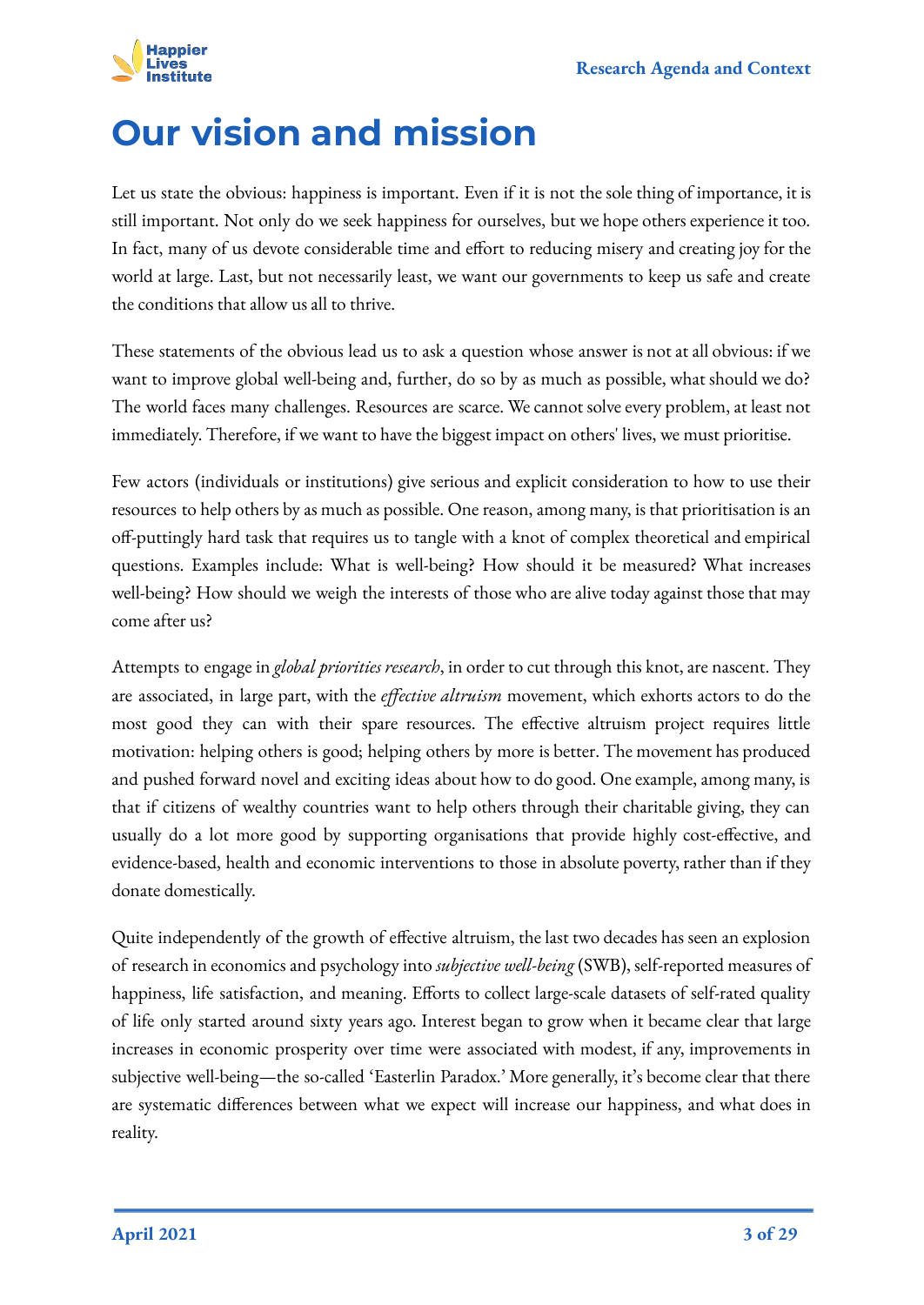

Subjective well-being measures are now being taken seriously by citizens and policymakers as a complement—if not an alternative—both to gross domestic product as a measure of overall social progress and a means of assessing the effectiveness of individual government policies. They hold the promise of allowing us to measure, with scientific rigour, what makes people's lives go well, after which we can work out what should be done to most impactfully help those lives go better. The use of self-reported happiness, life satisfaction, and meaning, represents a substantial stride forward over our current best methods for working out what helps others. The status quo approach is to use some combination of crude and objective approximations for well-being, such as wealth or health, as well as decision-makers' intuitive judgments of what makes life go well for others.

While these two lines of thought—prioritising the most effective ways to help others and working out what helps people by using individuals' own assessment of their subjective well-being—have a natural and obvious affinity, little work has been done so far to fuse them together. The effective altruism community has not (yet) attempted to evaluate its top recommendations using subjective well-being; subjective well-being researchers have, in just the last few years, begun to evaluate what should be done, but have primarily focussed on policy making in high-income countries. All told, efforts to identify the most cost-effective ways to make people happier from an impartial, global perspective have barely begun.

The Happier Lives Institute (HLI) was founded in 2019 to help address this gap: to undertake and promote rigorous global priorities research using the lens of subjective well-being. We expect some combination of academic and independent research is the optimal mix for this task, with specific outputs depending on factors such as the topic and intended audience. Our firm belief is that a better understanding of how to measure and increase well-being is not only achievable, but can be successfully communicated to decision-makers, public and private, who will then take actions that increase it. The result should be a substantial, wide-ranging, and long-lasting improvement in the experience of life, one that will not be achieved without deliberate effort.

Given all this, our vision and mission are as follows:

**Vision**: a world where everyone lives their happiest life.

**Mission**: to conduct and promote clear, useful, and rigorous research into how best to measure and increase global well-being.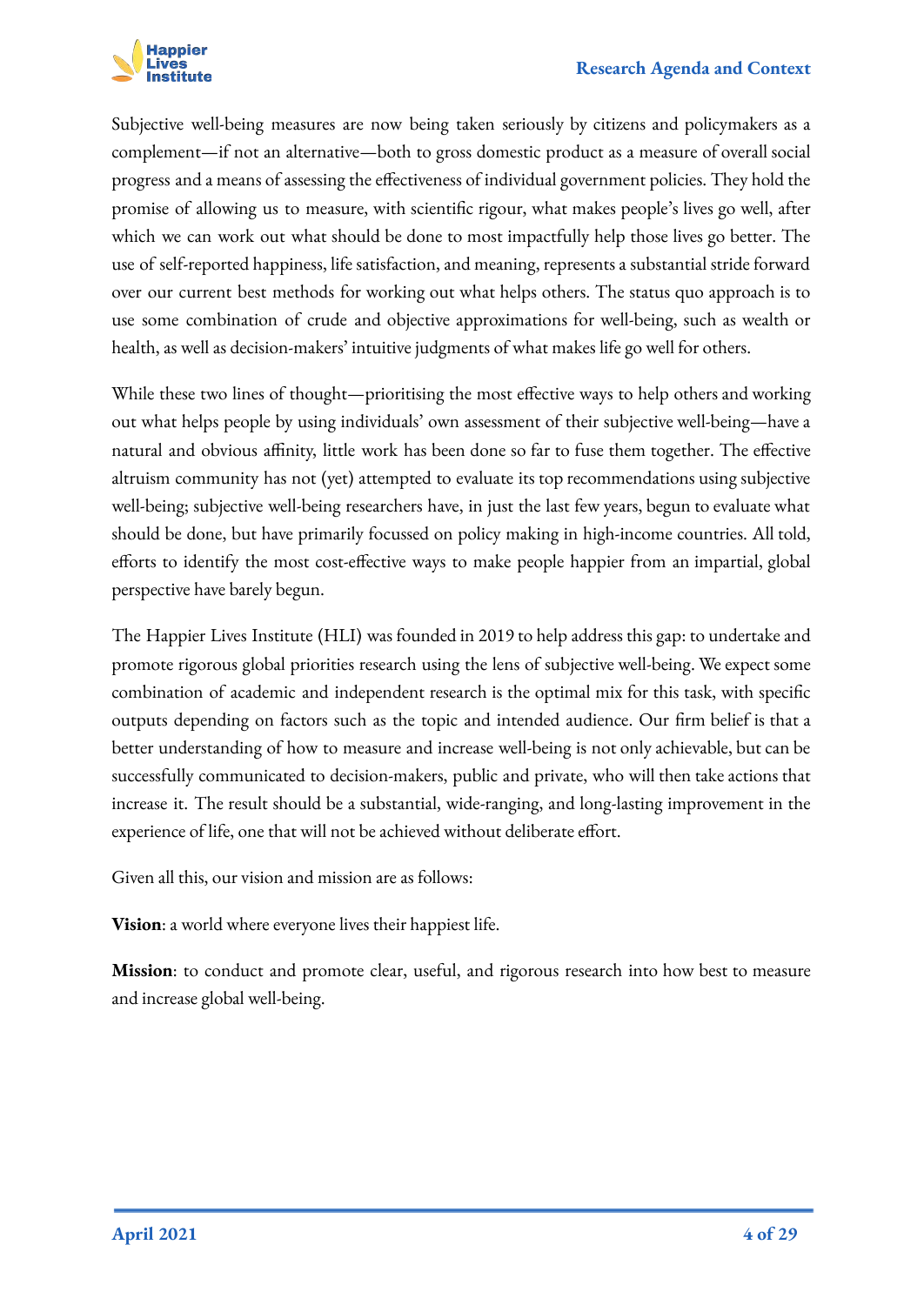

## <span id="page-4-0"></span>**Research agenda and context**

Our mission is broad and draws on research across multiple academic disciplines, primarily economics, philosophy, and psychology, but also others, such as neuroscience and medicine. The purpose of this document is two-fold.

First, to set out the wider research context that is relevant to this mission: below we specify three research areas. Given the interdisciplinary nature of this project, we expect interested readers and researchers familiar with one field, say philosophy, to be unfamiliar with the topics and existing literature in another, say economics; issues which may appear new and intractable in one discipline may be considered 'old hat' in another and it is important to know this. Therefore, in an effort to bridge such gaps, this document aims to give the reader a lay of the intellectual landscape. Of course, we do not have the capacity to address all these questions in each research area, nor is further work on each of them all equally important.

The second, and more important, purpose is to articulate, within each research area, where additional research seems more (or less) useful, and therefore what our research agenda is for the next one to two years.<sup>1</sup>

We hope this information is useful for fostering coordination with researchers interested in this area; **if you are one of those researchers, we strongly encourage you to contact us**.

In what follows, we set out, in some depth, the three research areas that comprise our research context, and our research agenda within each area. Before doing this, we provide a summary of what these are. In the summary, we also note our recent work, so readers can see how our research has developed.

**Our main current focus, and where the majority of our effort will go, is [Area 2.3](#page-24-0): using subjective well-being scores to compare the cost-effectiveness of highly-regarded health and development interventions used in low-income countries.**

<sup>&</sup>lt;sup>1</sup> For clarity, we can formalise the counterfactual cost-effectiveness of research as follows:

<sup>((</sup>value per unit of resource counterfactually reallocated) \* (expected total of resources reallocated due to the research))/total cost to produce research.

In theory, this neatly generates a cost-effectiveness figure for each research item. In practice, supplying reasonable numbers for the equation is hard to do.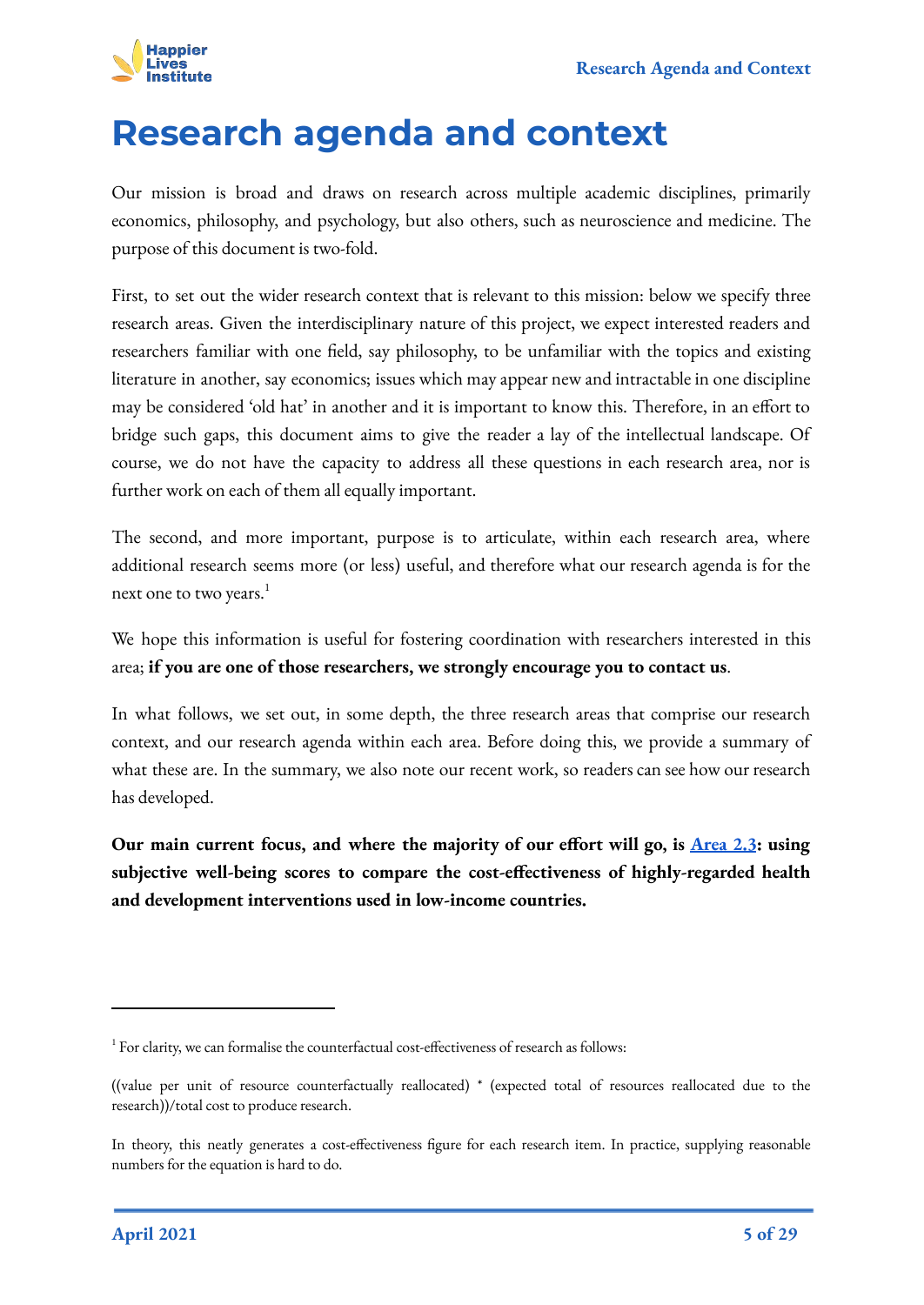

#### **[Research Area 1](#page-6-0): Foundational research into measuring well-being**

Specifically, this concerns issues related to determining the value of outcomes in terms of subjective well-being metrics.

Research priorities:

- Examining how best to convert between different SWB, as well as other, measures (1.2.1)
- Investigating how to compare existence to non-existence using subjective well-being scales: determining the 'neutral-point' (1.3.1)

Recent prior work:

- Understanding the nature and plausibility of life satisfaction theories of well-being (1.1)
- Investigating the comparability of subjective self-reports, e.g. of happiness (1.2)

#### **[Research Area 2](#page-19-0): Applied research to identify and evaluate the most cost-effective ways to increase well-being**

Research priorities:

- Estimating, in terms of SWB, the impact of potentially highly-effective interventions, including: psychotherapy for common mental disorders; cataract surgery for blindness; deworming tablets to improve lifelong earnings (2.3)
- Setting out how different moral assumptions—about what well-being is, the badness of death, and population ethics—alter those cost-effectiveness estimates and may alter the priorities (2.3; 1.3).

Recent prior work:

- A meta-analytic review of the impact of cash transfers, in low income contexts, on SWB (2.3)
- Using SWB to estimate the moral weights of averting deaths and reducing poverty (2.3)
- A problem area report into alleviating pain (2.3.2)

#### **[Research Area 3](#page-26-0): Understanding the wider global priorities context**

Research priorities:

● Exploratory research into the plausibility and implications of the *longtermist* paradigm, the idea that the primary determinant of the value of our actions today is how those actions influence the very long-run future (3.1).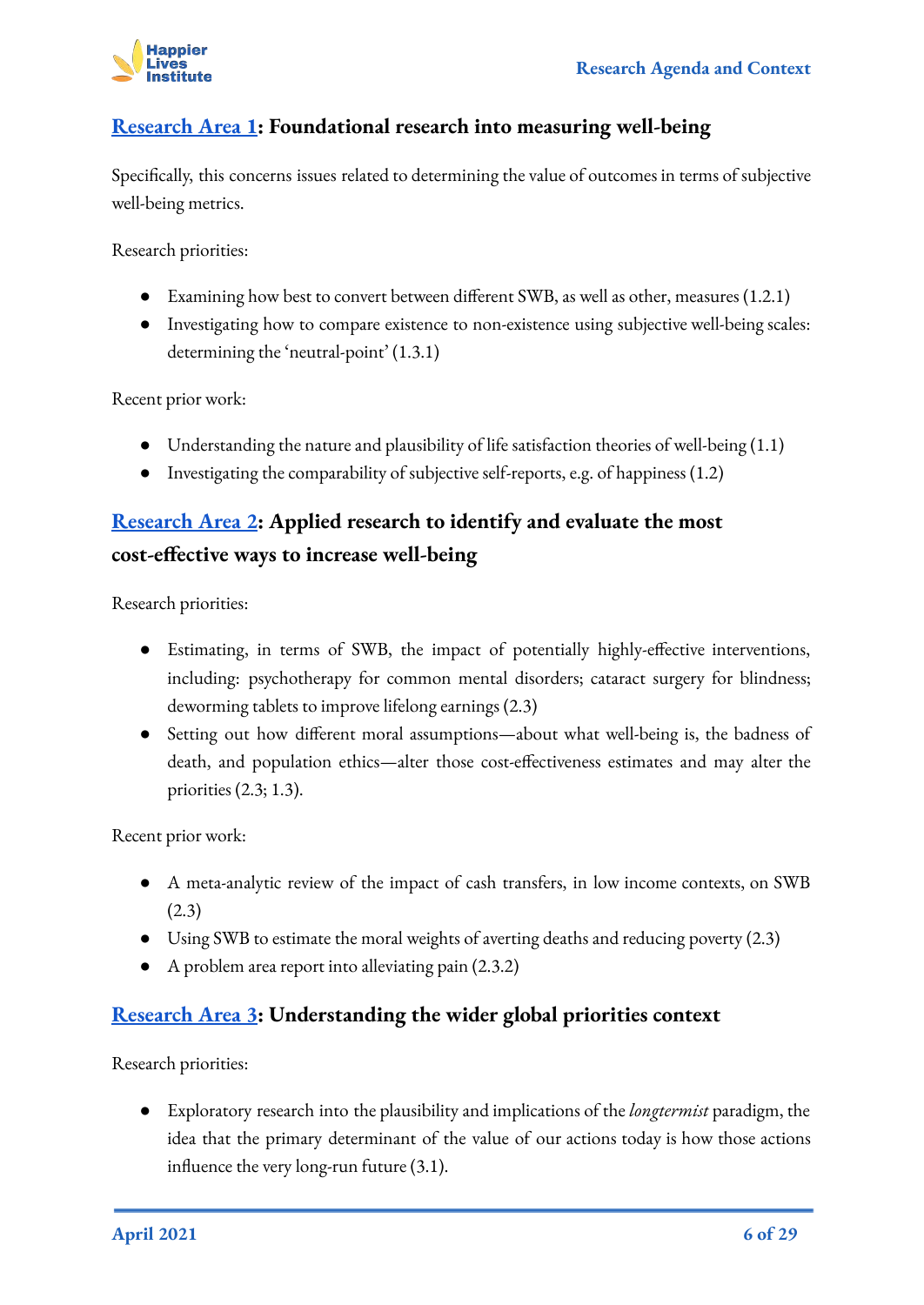

# <span id="page-6-0"></span>**Area 1: Foundational research into the measurement of well-being**

Fundamental to any effort to increase well-being is a theoretically sound and empirically robust account of what well-being is and how it should be measured.

## <span id="page-6-1"></span>**1.1 The nature of well-being**

In order to measure well-being, we must first establish what it is. Following Parfit (1984), philosophers standardly differentiate three accounts of *well-being*, that is what makes someone's life go well for them: (1) *hedonism,* well-being consists in happiness, i.e. overall positive conscious states; (2) *desire-fulfilment theories*, well-being consists in getting what you want; (3) *objective list theories,* well-being may consist in happiness and/or satisfied desires in addition to other 'objective' goods, e.g. wisdom, love, friendship, and autonomy. As one might expect, the theoretical pros and cons of these three accounts have been heavily discussed in academic philosophy (Crisp, 2008); see [here](https://www.happierlivesinstitute.org/intro_philosophy_of_well-being.html) for our short, non-technical summary of this debate. Given this, we do not consider academic philosophy work into well-being to be, in general, high-impact. Is this presumptuous? Are there new perspectives we are overlooking?

Curiously, however, social scientists' efforts to gauge subjective well-being (SWB) measures have proceeded somewhat in parallel to these philosophical discussions. SWB is often taken to have three measurable components: an experiential component (sometimes 'affective', 'happiness', 'hedonic'), an evaluative component (a judgement of how life, or some part of it, is going; sometimes 'cognitive'), and a 'eudaimonic' component (an assessment of meaning or purpose in life) (OECD 2013). While experiential measures seem to fit well within hedonism, it is less obvious how evaluative or eudaimonic measures connect to the canonical philosophical accounts of well-being. We are, or have been, more optimistic about work bringing SWB measures into theoretical alignment with coherent philosophical accounts of well-being.

The most commonly used SWB question is life satisfaction, an evaluative measure. This is typically found by asking, "Overall, how satisfied are you with your life, nowadays" (0 - 10). This, combined with doubts about life satisfaction's relationship to extant theories of well-being, motivated our earlier work: Plant (2020a) investigated the nature and plausibility of life satisfaction theories of well-being. Plant argued that life satisfaction theories are best understood as a type of desire-fulfilment theory in disguise and then pressed two serious objections to such a view. One objection is that the view implies (counter-intuitively) that most animals cannot have well-being as they cannot make an overall assessment of their lives. Given the objections, Plant concluded that life satisfaction theories are not plausible candidates for a theory of well-being. On the basis of this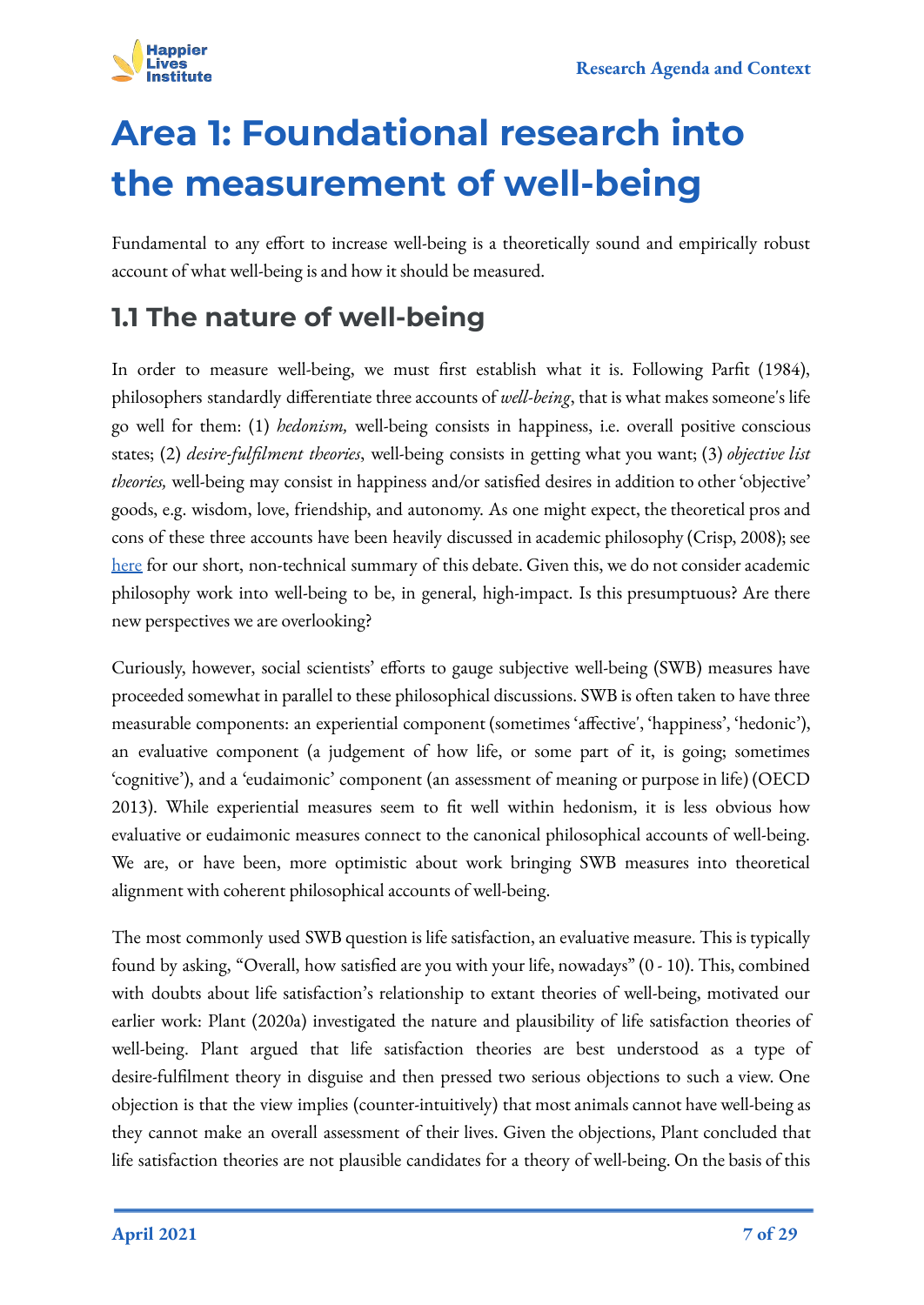

analysis, we are not currently prioritising additional research on the nature of and plausibility of life satisfaction theories, although we expect this debate will continue. Can life satisfaction theories be rescued from such criticisms? Is this the right way to understand them?

Further work could examine the nature of the relationship between objective list theories of well-being, eudaimonic measures of SWB, and the concept of a meaningful life, as well as their importance.<sup>2</sup> For instance, the connection between Aristotle's original conception of eudaimonic, and so-called 'eudaimonic' measures of well-being, is open to debate; see Vitterso (2016) for a recent collection of some issues in this area.

For clarity, as the name of this organisation, as well as the introduction indicates, we are most sympathetic to the view that happiness is what ultimately matters. Given that, and that there is not very much research into meaning being undertaken, further research into meaning does not seem very urgent.

It is worth emphasising, however, that our research is not *just* of interest to card-carrying hedonists. We intend to present, where possible, what the research indicates best improves each of happiness, life satisfaction, and meaning; on any plausible view of well-being, these are either contributors or constitutes of well-being, and so crucial information for decision-makers.

Selected academic literature:

- Crisp, R. (2006). Hedonism reconsidered. Philosophy and Phenomenological Research, 73(3), 619–645.
- Crisp, R. (2008). Well-being. Stanford Encyclopedia of Philosophy.
- Haybron, D. M. (2016). Mental State Approaches to Well-Being. In M. D. Adler & M. Fleurbaey (Eds.), The Oxford Handbook of Well-Being and Public Policy (Vol. 1).
- Parfit, D. (1984). Reasons and persons. Oxford University Press.
- Plant, M. (2020a) Life Satisfaction and its Discontents. HLI Working Paper
- Nussbaum, M. C. (2012). Who is the happy warrior? Philosophy, happiness research, and public policy. International Review of Economics, 59(4), 335–361.
- Sumner, L. W. (1996). Welfare, happiness, and ethics. Clarendon Press.
- Wolf, S. R., & Koethe, J. (2010). Meaning in life and why it matters. Princeton University Press.
- Vitterso, Joar. (2016). Handbook of Eudaimonic Well-Being. Edited by Joar Vittersø. International Handbooks of Quality-of-Life. Cham: Springer International Publishing.

<sup>&</sup>lt;sup>2</sup> We note accounts of meaning may suffer the same challenge noted for life satisfaction theories, namely that many animals seem incapable of evaluating their lives as meaningful.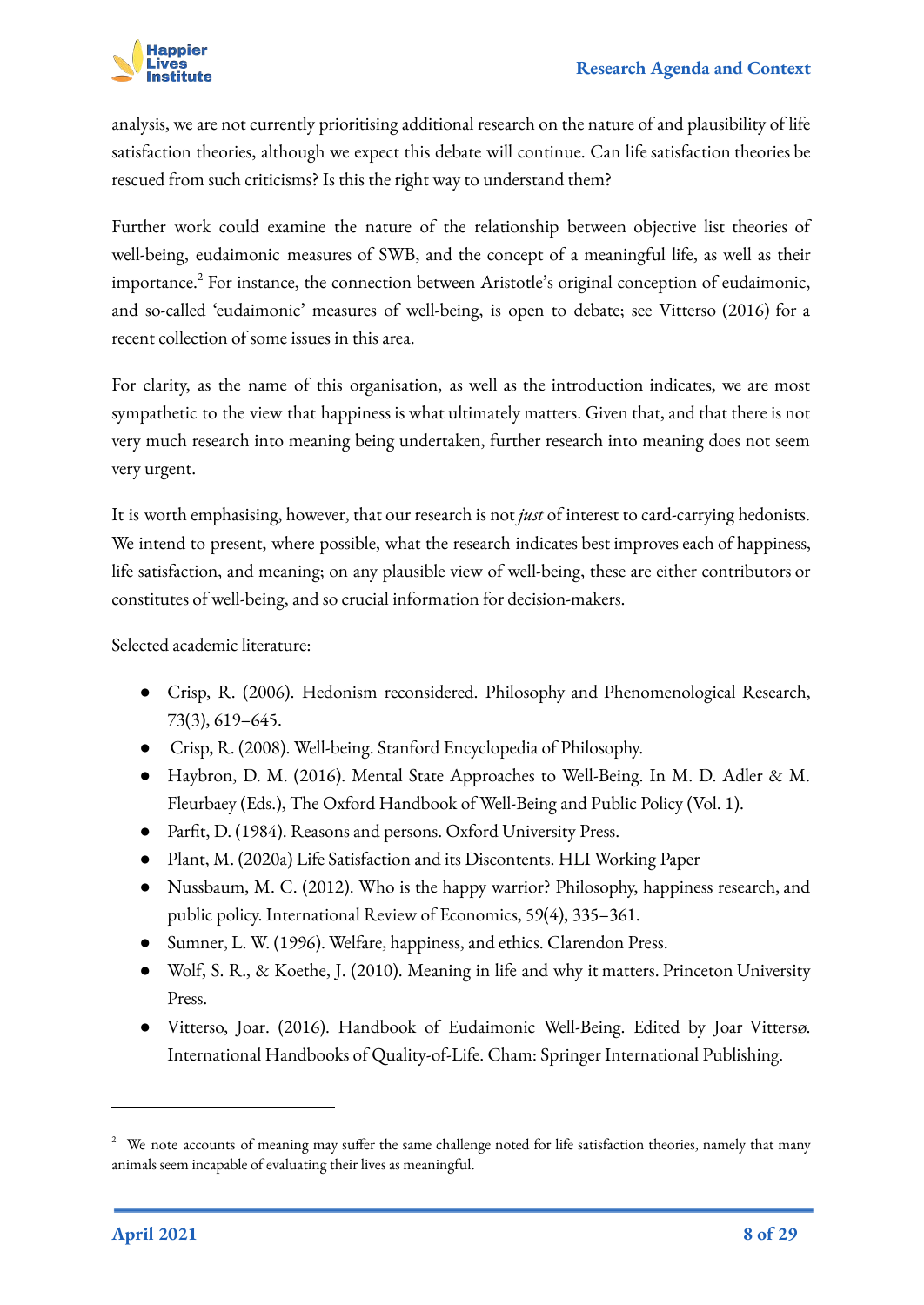

## <span id="page-8-0"></span>**1.2 The measurement of well-being**

#### **1.2.1 Can subjective states, for instance happiness, be measured in theory?**

A long-standing worry is that it is not possible, even in theory, to measure subjective states such as happiness or life satisfaction. The recent view in philosophy of science seems to be that subjective well-being is, in principle, measurable in just the same way that other *latent* (i.e. unobservable) constructs, such as intelligence and personality, are (Anger, 2011, 2013; Alexandrova and Haybron, 2016). This consensus relies on the *construct validation* theory of measurement. Thus, claiming that subjective well-being is not measurable because construct validation is false would lead to the arguably implausible conclusion that huge swathes of social science, which also rely on construct validation, are mistaken.

Given this issue is foundational, we thought it merited double-checking ourselves (HLI, 2020a). Our update was that the construct validation approach seems unavoidable and unobjectionable. To explain, in brief, the idea behind construct validation for latent phenomena is this. Although the *constructs* (particular phenomena or attributes) are latent, you assume there are *measures*, ways to elicit the observable indicators of the construct. To check if the measures are *valid—*that is, successfully measure the underlying constructs—social scientists engage in a process of *construct validation*, where the measure of the construct is tested to ensure that it behaves *in the way we think it should*, given the researchers' existing understanding of the topic. As a simple example, if you expect more intelligent people to earn more on average, and that IQ scores measure intelligence, then higher IQ scores should be associated with higher earnings. Whether a construct is valid is ultimately determined by a judgement, as opposed to a test, when looking at the full sweep of evidence. It wasn't clear to us what other method one would use to reasonably assess if a measure was any good.

Part of our internal confusion on the topic stemmed from the fact that social scientists talk about different types of validity (e.g. 'face', 'content', 'discriminant', 'convergent', etc.) and it wasn't clear how they fitted together. The report clarified this by tracing the intellectual history of such terms (HLI, 2020a). Roughly, the concept of validity has evolved over time, but the overarchingly important sense of validity is construct validity (does a measure behave as expected?) and the other types of validity just test aspects of that.

Is the conclusion that construction validation is unavoidable and unobjectionable correct, or too bold? Is there anything more to be said on this topic?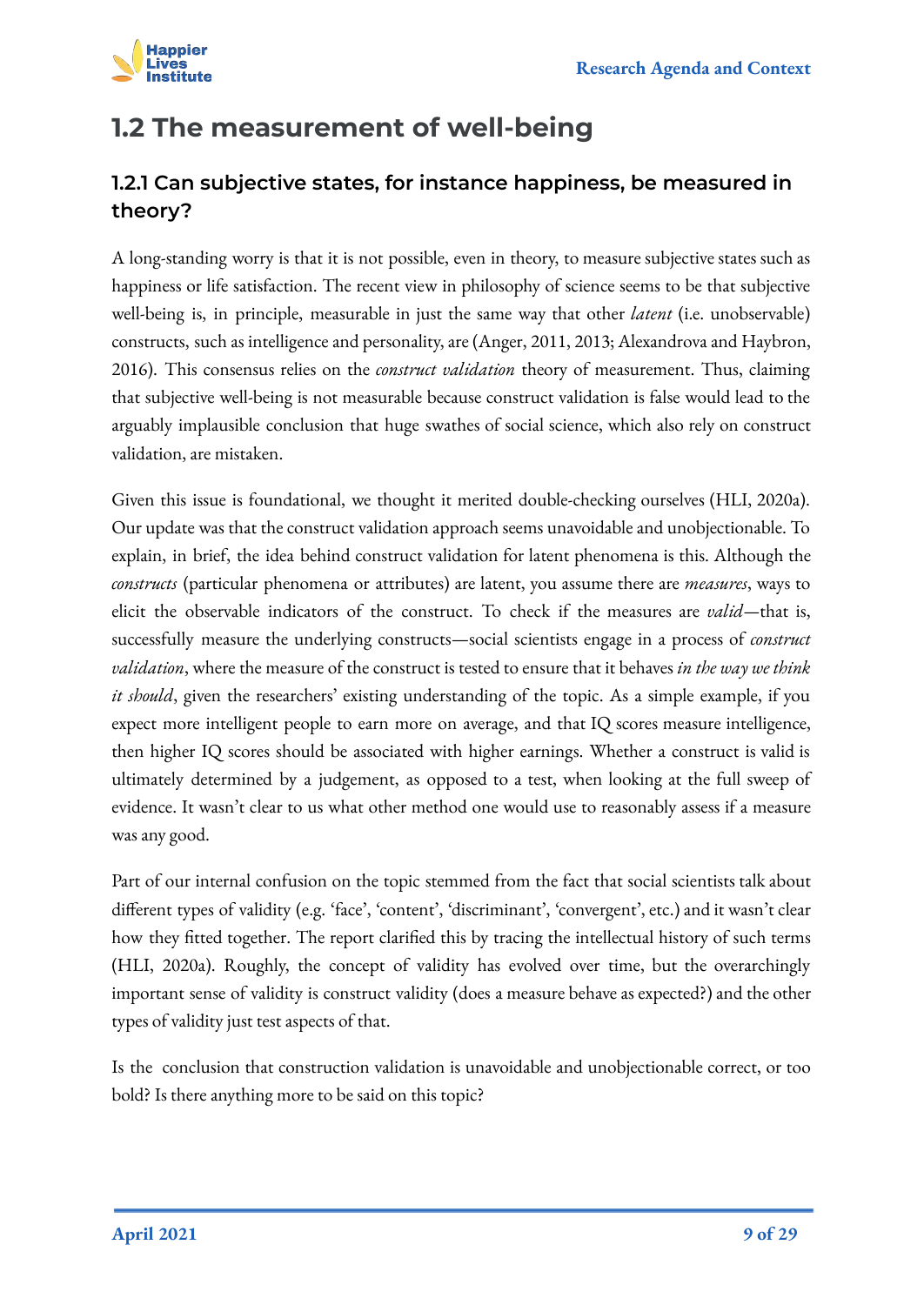

Selected academic literature:

- Angner, E. (2013). Is it possible to measure happiness?: The argument from measurability. European Journal for Philosophy of Science, 3(2), 221–240.
- Angner, E. (2011). Are subjective measures of well-being 'direct'? Australasian Journal of Philosophy, 89(1), 115–130.
- Alexandrova, A. (2012). Well-Being as an Object of Science. Philosophy of Science, 79(5), 678–689.
- Alexandrova, A. (2016). Is well-being measurable after all? Public Health Ethics, 10(June),  $1 - 15$ .
- Alexandrova, A., & Haybron, D. M. (2016). Is Construct Validation Valid? Philosophy of Science, 83(5), 1098–1109.
- Hausman, D. (2015). Valuing health: Well-being, freedom, and suffering. OUP.

Relevant informal literature:

● HLI (2020a), [Review of the validity of subjective well-being measures](https://docs.google.com/document/d/1hgQuOMhlnQuXO5OeD9LkBNeFHUl177MsGhNwQyRxbh0/edit?usp=sharing), HLI internal report

#### **1.2.2 Given subjective well-being can be measured in theory, how good are our current measures? How can we convert within and between SWB and other measures?**

On the construct validation framework, a measure is deemed *valid* if it succeeds in capturing the underlying construct it is supposed to be capturing. One might accept that subjective well-being can be measured in theory but deny that the current measures are, in fact, valid. Social scientists often tend to claim the balance of evidence shows measures of subjective well-being are valid because they behave in the way we expect them to. For example, we expect richer people to be more satisfied, at least up to a point, and that is what the data shows, indicating that the purported measures of life satisfaction do measure life satisfaction; see OECD (2013) for an excellent overview.

Broadly, we are satisfied that the various purported measures for each component do capture that component, e.g. that life satisfaction and the Cantril Ladder, two evaluative measures, both convey information about how individuals judge their own lives (OECD 2013).

We are also satisfied that evaluative measures of well-being are reasonable, but non-ideal, proxies for experienced measures of well-being, i.e. those of happiness. The two share a moderate correlation, the same things seem to increase happiness and life satisfaction, but some things are more important for one than the other, e.g. income matters more for life satisfaction than happiness (Boarini et al., 2012). Hence, we can generally assume life satisfaction and happiness scores will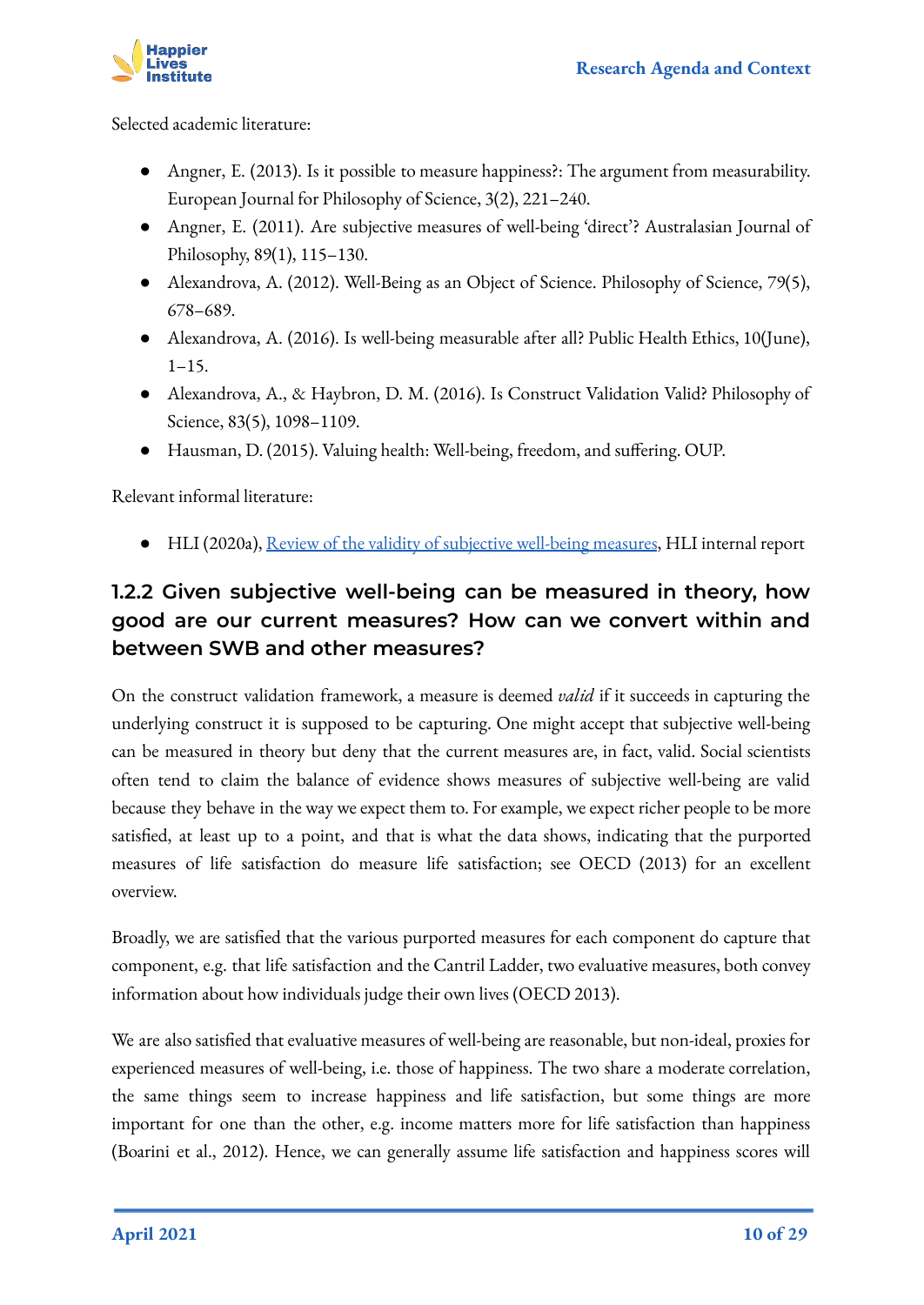

indicate the same things are good(/bad) but may differ over the overall priority ranking. This needs to be borne in mind.

There are, however, open questions.

First, what would be the theoretically ideal measure for each account of well-being, and which of the current options is closest in each case? Usually, measures are described as valid or not. But presumably validity admits of degree; measures can be more or less accurate. To illustrate, the Positive and Negative Affect Scale (PANAS), the Day Reconstruction Method (DRM), and the Experience Sampling Method (ESM) are all regarded as validated measures of happiness. Should we say they are all equally good as measures of happiness as each other? In which case, what would we do if they disagreed?

Second, and relatedly, how different are the results for various measures, both among measures of a given component and across the components? And how can we convert between them and other proxies for well-being, e.g health measures? This matters because SWB is often measured in different ways and, if we want to know what the result would be in terms of a particular measure, we have to know how to convert or adjust between the measures.

Given the prominence of life satisfaction data (a measure of how individuals judge their lives) and our primary interest in happiness (how good/bad individuals feel during their lives) the priority question is: How best can we convert from the former into the latter?

We are aware of some efforts to convert not just between measures of SWB, but between SWB and other metrics, such as various health scores, including Quality- and Disability-Adjusted Life Years (QALYs and DALYs) (Layard, 2016). We are not aware of anything reasonably comprehensive.

Third, which measure of each component should be used in practice? Plausibly, the most accurate measures of well-being, and thus those we would ideally use given unlimited resources, are not ideal in reality, given limited resources. This might be because more accurate data-collection methods are more effortful for subjects, and so less practical to use. For instance, the Experience Sampling Method, which requires subjects to say how they feel many times a day, requires more work than using the Positive And Negative Affect Scale, which asks them about a range of recent emotions and can be done in one go. To be able to make recommendations about which measures are mostly practically useful, information on the trade-offs and adjustments is needed.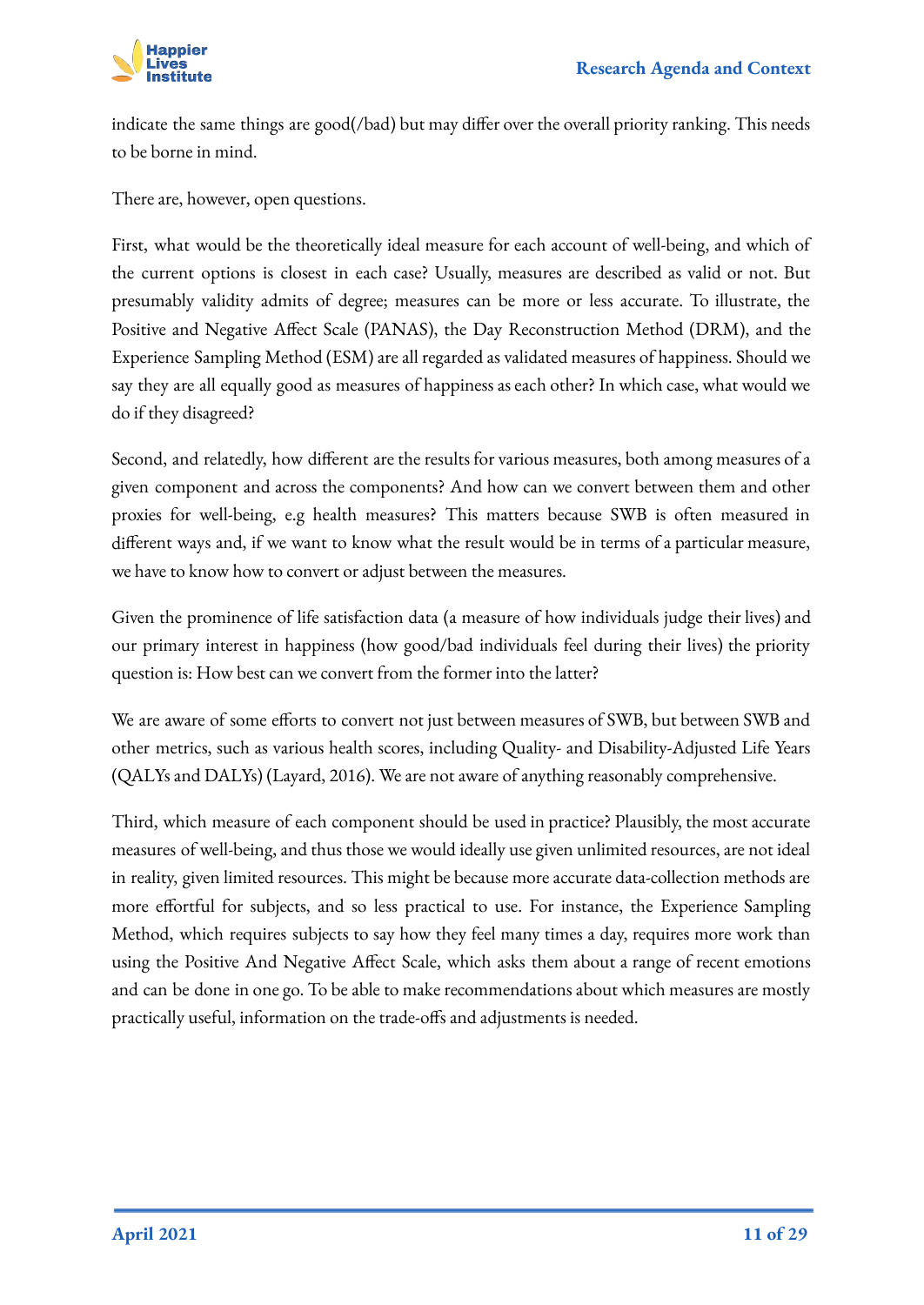

Selected academic literature:

- Diener, E., Lucas, R., Schimmack, U., & Helliwell, J. (2010). Well-Being for Public Policy. In Well-Being for Public Policy.
- Diener, E., Inglehart, R., & Tay, L. (2013). Theory and Validity of Life Satisfaction Scales. Social Indicators Research, 112(3), 497–527.
- Dolan, P., & White, M. P. (2007). How Can Measures of Subjective Well-Being Be Used to Inform Public Policy? Perspectives on Psychological Science, 2(1), 71–85.
- Dolan, P., Peasgood, T., & White, M. (2008). Do we really know what makes us happy? A review of the economic literature on the factors associated with subjective well-being. Journal of Economic Psychology, 29(1).
- Dolan, P., & Metcalfe, R. (2012). Valuing Health. Medical Decision Making, 32(4), 578–582.
- Layard, R. (2005). Happiness: lessons form a New Science. London: Allen Lane.
- Layard, R. (2016). Measuring wellbeing and cost-effectiveness analysis using subjective wellbeing. What Works Centre for Wellbeing
- Mukuria, C., & Brazier, J. (2013). Valuing the EQ-5D and the SF-6D health states using subjective well-being: A secondary analysis of patient data. Social Science & Medicine, 77, 97–105.
- Mukuria, C., Rowen, D., Peasgood, T., & Brazier, J. (2016). An empirical comparison of well-being measures used in the UK (Vol. 2017). Vol. 2017.
- Pavot, W. (2018). The Cornerstone of Research on Subjective Well-Being: Valid Assessment Methodology. Handbook of Well-Being, 83–93.
- Plant, M. (2019). Doing Good Badly? Philosophical Problems Related to Effective Altruism. D. Phil. Dissertation, University of Oxford, chapter 4.
- OECD. (2013). Guidelines on Measuring Subjective Well-being.

Relevant informal literature:

• Foster, D. (2020), [Health and happiness research topics](https://forum.effectivealtruism.org/posts/Lncdn3tXi2aRt56k5/health-and-happiness-research-topics-part-1-background-on), Effective Altruism forum post series

#### **1.2.3 To what extent are happiness (and other subjective) scores comparable?**

It is very common for people to give numerical ratings of their subjective experiences. For instance, people often score their happiness, life satisfaction, job satisfaction, health, pain, the movies they watch, and so on, on a 0-10 scale.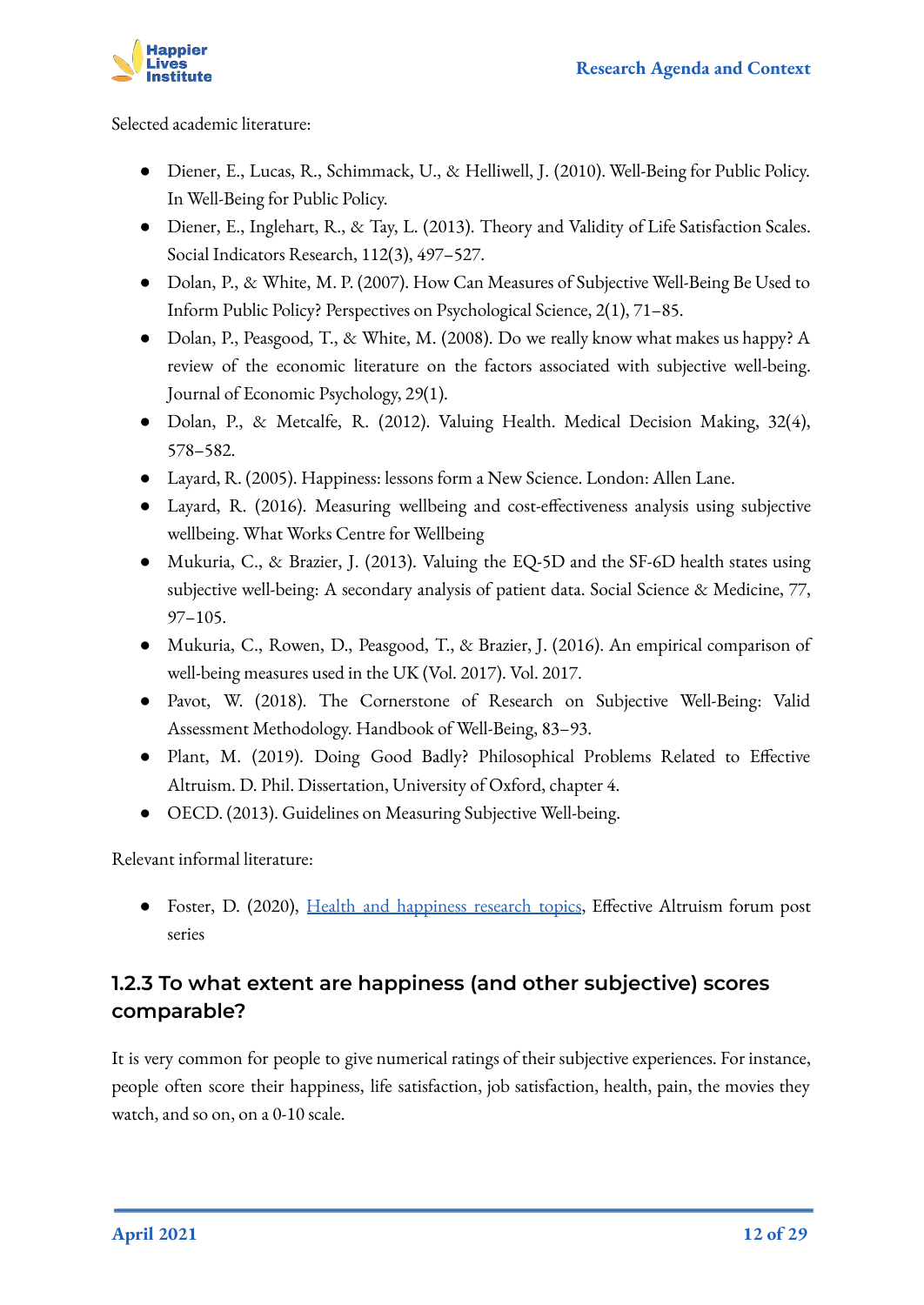

A long-standing worry about these self-reports is whether the numbers are comparable and so mean the same thing to different people at different times. For example, if two people say they are 5/10 happy, can we assume they are as happy as each other? More technically, the main (but not only) question is whether subjective scales are *cardinally comparable*: does a one-point change, on a given scale, represent the same size change for different people and at different times?

Opinions are split, largely on disciplinary lines: psychologists are sympathetic to the cardinality assumption, economists are suspicious of it (Ferrer-i-Carbonell and Frijters, 2004). Only a handful of papers have investigated various aspects of this issue, despite its fundamental importance—for discussion of this, see Kristoffersen (2011), Stone and Kruger (2018). However, determining the truth of the matter is difficult because it isn't clear exactly which assumptions are required, in theory, for cardinal comparability and whether, in reality, they hold.

In recent work, we have investigated this topic. Plant (2020b) attempts what we believe is the first comprehensive overview of the topic. Plant notes there are four individually necessary and sufficient conditions for cardinal comparability of subjective data: (1) phenomenal cardinality (subjective states like happiness are perceived in units), (2) linearity (individuals perceive the units of the scale convey equal changes), (3) intertemporality (each individual uses the same end-points of the scale over time), (4), interpersonality (different individuals use the same end-points of the scale at a time).  $(2) - (4)$  are about how people interpret subjective scales.

Plant also offers a novel hypothesis for why people might be trying to interpret subjective scales in a cardinally comparable way. Following philosopher of language, Paul Grice (1989), language use is a cooperative endeavour where we try to make ourselves understood. As the meaning of subjective scales is vague and individuals want to be understood, scale interpretation can be understood as what is known in economic game theory as a search for a 'focal point' (or 'Schelling point'), a default solution chosen in the absence of communication (Schelling, 1960). Plant surveys the current empirical literature relevant to each condition and tentatively concludes each condition is met and hence subjective data should be interpreted as cardinally comparable, at least until and unless other evidence suggests otherwise. Plant also suggested some further tests. Since the writing of Plant (2020b), research has indicated there may be individual differences in scale use (Benjamin et al., MS) and that individuals alter their scale use over time (Kaiser, 2020), although it is unclear how substantial the deviations from cardinality would be.

At present, given the scant evidence base, we strongly encourage further empirical tests of the various conditions. These could shed new light on whether the conditions are met, or, if they aren't, the extent to which they aren't, and how to correct for it. For instance, if we knew that, on average, people living in Germany used a scale 10% 'taller' than people living in France we could correct for that to make their answers comparable. While we don't plan to do this work internally,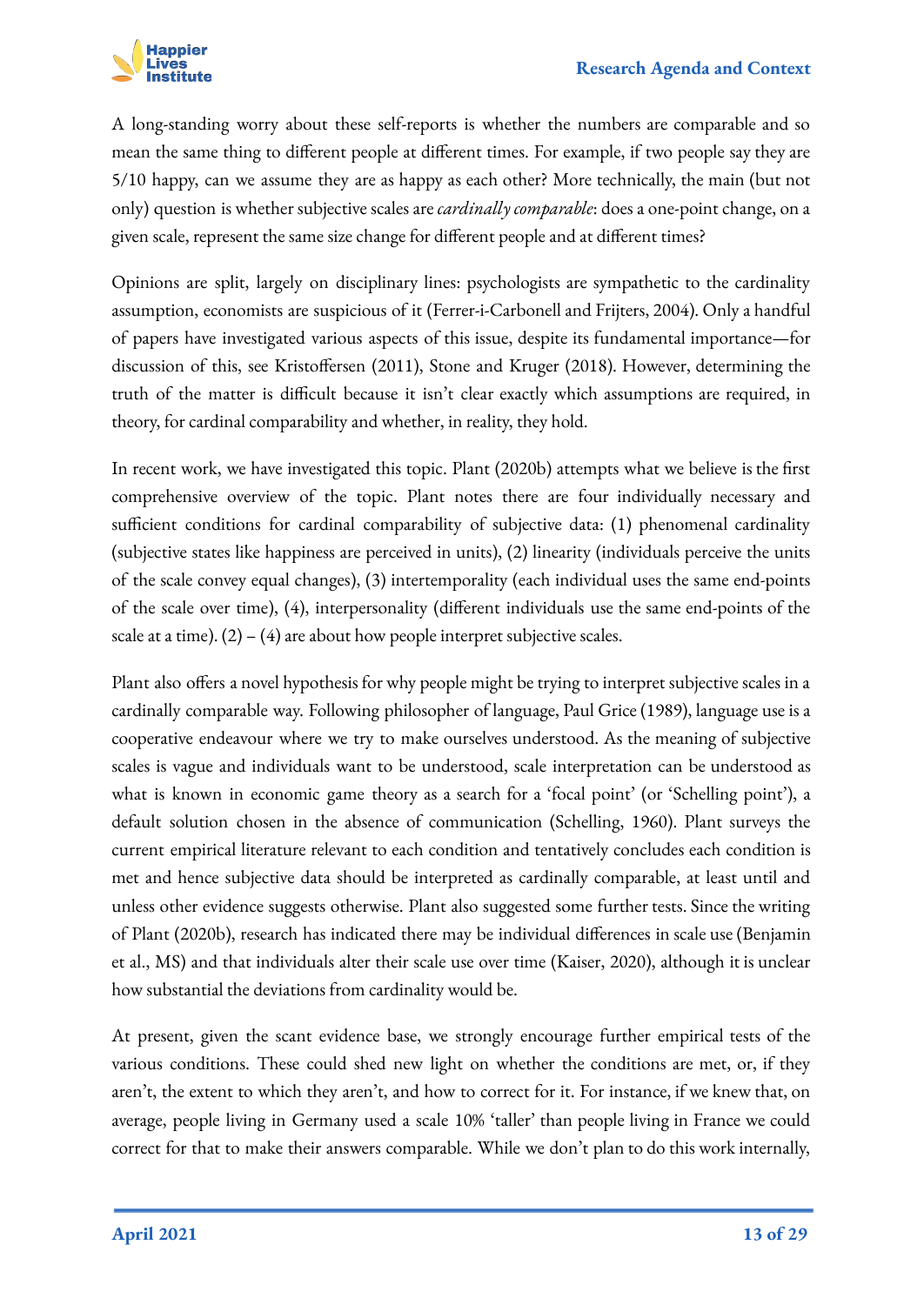

we would be excited to explore (further) collaborations with empirical researchers working on this topic.

Selected academic literature:

- Benjamin, D. J. et al. (manuscript in preparation) [Adjusting for Scale-Use Heterogeneity in](https://wellbeing.hmc.ox.ac.uk/event/fundamental-issues-in-the-measurement-of-subjective-wellbeing-swb-part-6) [Self-Reported Well-Being](https://wellbeing.hmc.ox.ac.uk/event/fundamental-issues-in-the-measurement-of-subjective-wellbeing-swb-part-6).
- Ferrer-i-Carbonell, A, and Frijters, P. (2004). "How Important Is Methodology for the Estimates of the Determinants of Happiness?\*." The Economic Journal 114 (497): 641–59.
- Grice, Paul. (1989). Studies in the Way of Words. Harvard University Press.
- Kaiser, C. (2020) Using memories to assess the intrapersonal comparability of wellbeing reports. EconStor Preprints 226218, ZBW - Leibniz Information Centre for Economics.
- Kristoffersen, I. (2017). The Metrics of Subjective Wellbeing Data: An Empirical Evaluation of the Ordinal and Cardinal Comparability of Life Satisfaction Scores. Social Indicators Research, 130(2), 845–865.
- Kristoffersen, I. (2011). The Subjective Wellbeing Scale: How Reasonable is the Cardinality Assumption? In Economics Discussion / Working Papers. The University of Western Australia, Department of Economics.
- Krueger, A. B., & Schkade, D. A. (2008). The reliability of subjective well-being measures. Journal of Public Economics, 92(8–9), 1833–1845.
- van Praag, B. M. S. (1991). Ordinal and cardinal utility. An integration of the two dimensions of the welfare concept. Journal of Econometrics, 50(1–2), 69–89.
- van Praag, B. M. S. (1993). The Relativity of the Welfare Concept. In The Quality of Life (pp. 362–385).
- Ng, Y. (1997). A case for happiness, cardinalism, and interpersonal comparability. The Economic Journal, 107(445), 1848–1858.
- Ng, Y. (2008). Happiness studies: Ways to improve comparability and some public policy implications. Economic Record, 84(265), 253–266.
- Plant, M. (2019). Doing Good Badly? Philosophical Problems Related to Effective Altruism. D. Phil. Dissertation, University of Oxford. Chapter 4
- Plant, M. (2020b). "A Happy Possibility About Happiness (And Other Subjective) Scales: An Investigation and Tentative Defence of the Cardinality Thesis." Happier Lives Institute working paper.
- Schelling, Thomas C., (1960). The Strategy of Conflict. Massachusetts: Harvard University Press.
- Stone, Arthur, and Alan Krueger. (2018). "Understanding Subjective Well-Being." In For Good Measure: Advancing Research on Well-Being Metrics Beyond GDP. OECD, edited by Joseph E. Stiglitz, Jean-Paul Fitoussi, and Martine Durand. OECD.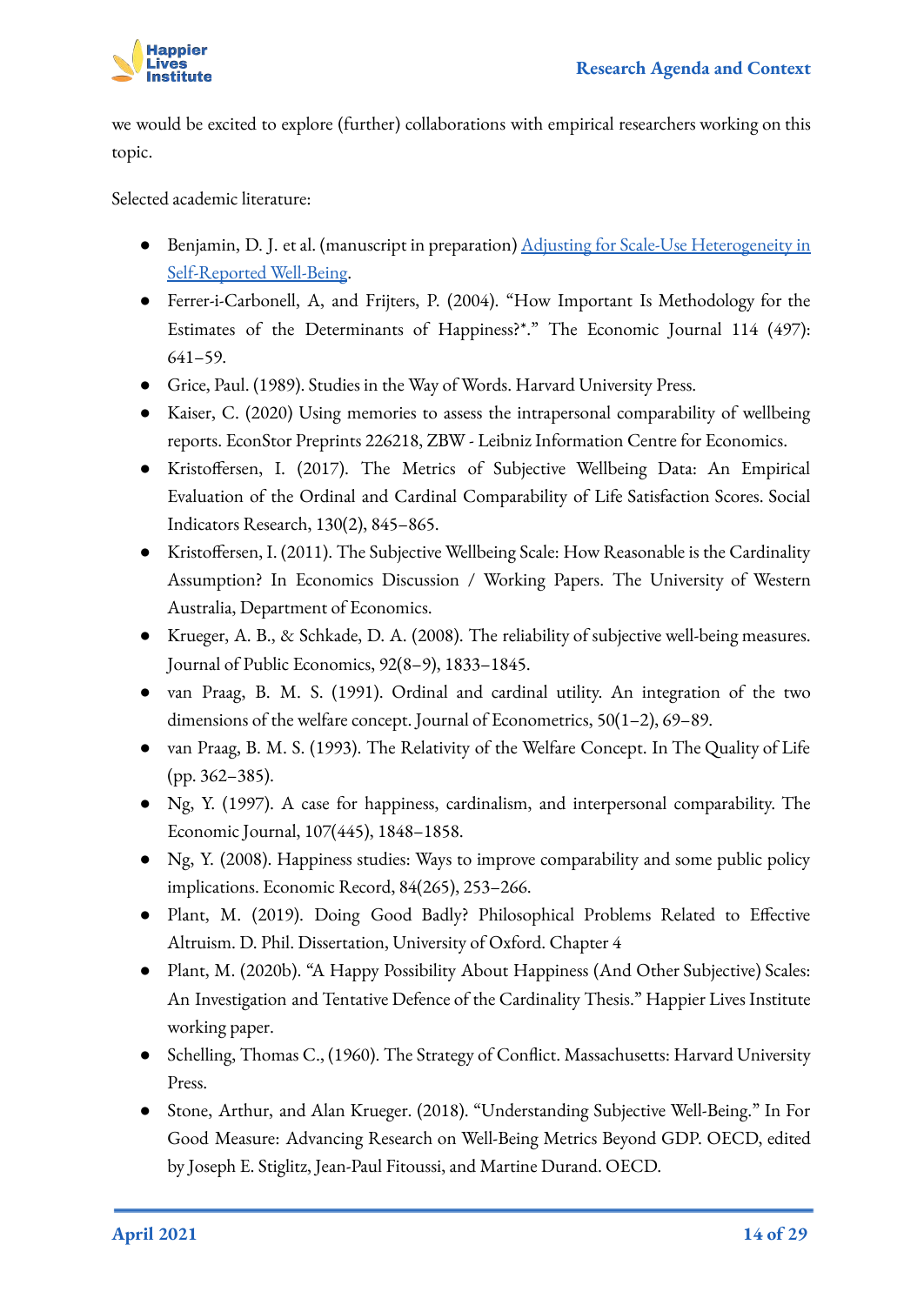

Taylor, T. (2014). Adaptation and the Measurement of Well-being. Ethics and Social Welfare, 8(3), 248–261.

## **1.3 Developing the 'WELLBY' approach: issues with putting changes to quality and quantity of life into a single metric**

<span id="page-14-0"></span>It's common to measure impact using objective measures, such as health or wealth. But what ultimately matters, we believe, is the effect on how people think or feel, that is, on their subjective well-being. On the basis of our understanding of the topics above, we conclude that measures of SWB are valid and comparable. As such, SWB scores offer an invaluable tool: a common currency in which to measure the impact different interventions have on *quality* of life, for instance those which alleviate poverty, enhance education, or improve mental health.

By combining information about how much well-being has changed with objective information about *duration*, we can *quantify* the value of outcomes in terms of a common currency, *Well-being-Adjusted Life-Years*, or 'WELLBYs.' We might specify an outcome which raised life satisfaction by 1-point on a 0-10 scale for one year is worth '1 WELLBY'. Hence, another outcome which raised life satisfaction by 0.5 points for 2 years would also be worth 1 WELLBY, and so on.

**We consider translating the value of different actions into WELLBYs, so we can then work out the most cost-effective ways to benefit individuals, to be at the core of what we do.** Our projects mostly either improve this method or apply it.

To be clear, the WELLBY approach is not theoretically novel. Victorian ethicists and economists such as Jeremy Bentham and Frances Edgeworth would immediately recognise the idea behind it (Bentham, 1789; Edgeworth, 1881). Putting the theory into practice is, however, new , and attempts to do so have only begun in the last few years (Bronsteen, Buccafusco, and Masur, 2012; Frijters and Krekel, 2019; Frijters et al. 2019; Layard et al., 2020; Plant, 2019),

Clearly, this is a major empirical task, an issue discussed further in area 2, particularly 2.3. In many cases, we expect to generate the first estimates of the impact of different interventions using SWB.

However, it is not only an empirical project. If we want to produce a single, all things considered, cost-effectiveness number in terms of WELLBYs we have to make some philosophical choices, namely<sup>3</sup>:

<sup>&</sup>lt;sup>3</sup> A further issue, and one we don't discuss, pertains to theories of value aggregation. For instance, do we opt for utilitarian theory of aggregation, where the best outcome is the one with the highest unweighted sum of well-being, or (say) a prioritarian function, which gives more weight to increasing the well-being of the worse off? See Holtug (2015) for a good summary of the options and issues. The utilitarian approach is the standard one used by SWB research, i.e.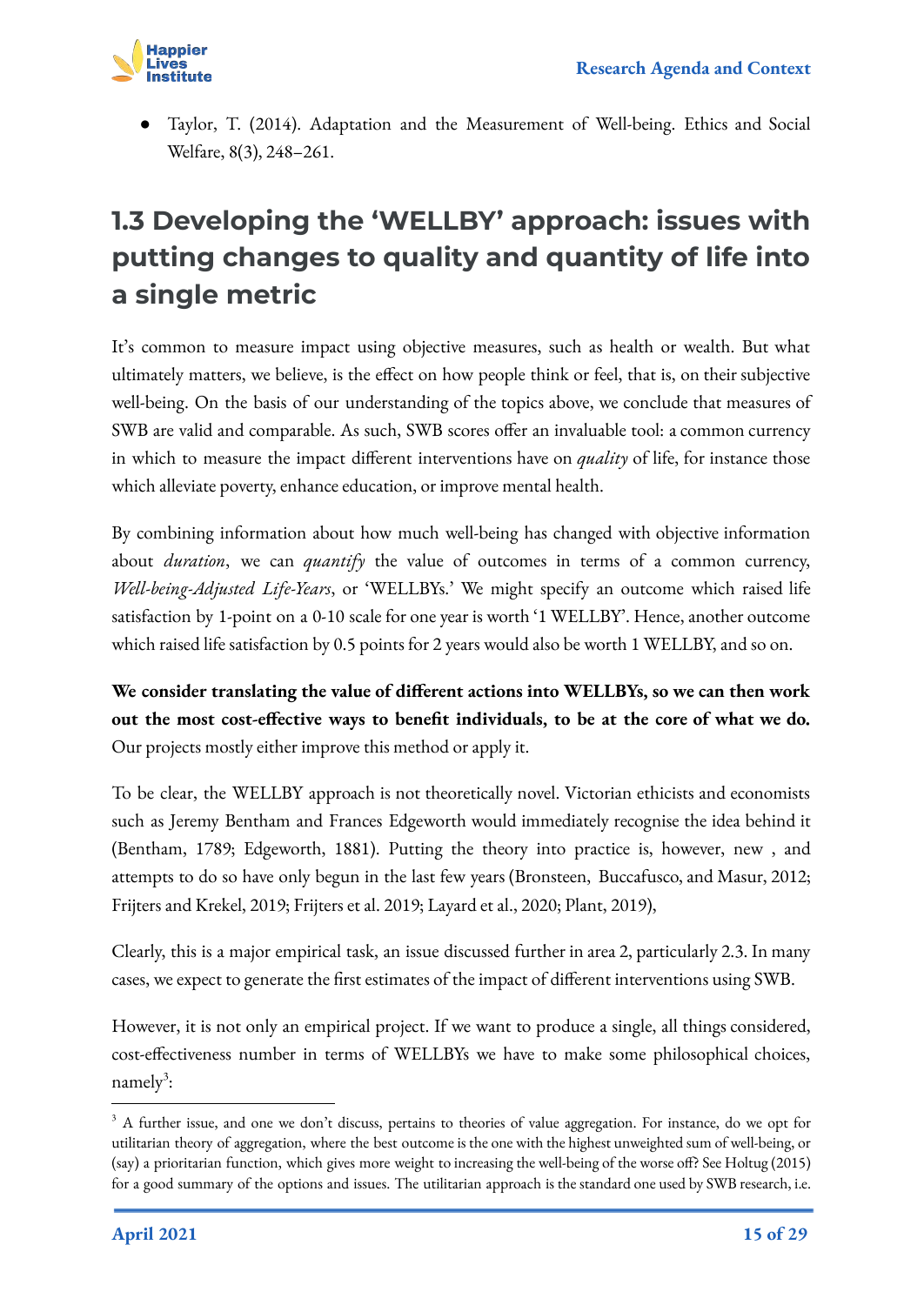

- What is the preferred account and measure of well-being? For instance, does happiness or life satisfaction matter more?
- How do we compare improving lives to extending lives? In other words, what is the right account of the *badness of death*?
- How do we compare improving or extending lives with creating or averting new lives? In other words, what is the right account of *population ethics*? 4
- Where on SWB scales is the 'neutral point' equivalent to non-existence? This is needed to compare improving lives to either extending lives or altering the number of lives.

For an informal discussion of how views of population ethics and the badness of death may alter prioritisation decisions, see Plant (2016), and Cotra (2016) for a reply, as well as HLI (2020b).

These issues—with the exception of choosing between theories and measures of well-being, which we have already discussed (1.1, 1.2)—are elaborated in the next three subsections.

Existing academic literature:

- Bentham, J. (1789). An Introduction to the Principles of Morals and Legislation.
- Layard, R. et al. (2020) When to release the lockdown A wellbeing framework for analysing costs and benefits CEP Wellbeing Policy Group. CEPOP49.
- Bronsteen, J, Buccafusco, J., and Masur, J. S (2012). "Well-Being Analysis vs. Cost-Benefit Analysis." SSRN Electronic Journal, January.
- Edgeworth, F. Y. (1881). Mathematical Psychics. London: Kegan Paul.
- Frijters, P. and Krekel, C. (2019) A Handbook of Wellbeing decision-making in the UK.
- Frijters, P. et al. (2020) 'A happy choice: wellbeing as the goal of government', Behavioural Public Policy. Cambridge University Press (CUP), 4(2), pp. 126–165.
- Holtug, N. (2015) 'Theories of Value Aggregation', in Hirose, I. and Olson, J. (eds) The Oxford Handbook of Value Theory. Oxford University Press, pp. 267–284.
- Plant, M. (2019). Doing Good Badly? Philosophical Problems Related to Effective Altruism. D. Phil. Dissertation, University of Oxford. Chapter 7.

all the data are summed together when assessing overall changes. We don't discuss this issue because (1) we are sympathetic to the utilitarian theory of aggregation anyway and (2) attempting anything else would be extremely impractical. It would involve getting access to, then reanalysing, any study of interest ourselves, rather than using the crude average already given.

<sup>&</sup>lt;sup>4</sup> Some readers may wonder how all this fits together. Population ethics concerns the issues that arise when the number of individuals who ever live, their identities, and their levels of life-time well-being vary. The standard unit of aggregation in population ethics is the lifetime well-being of individuals. Discussions in population ethics thus usually leave open how the lifetime well-being level of individuals is determined. Different accounts of the badness of death offer differ answers over exactly how individual's lifetime well-being levels are to be determined.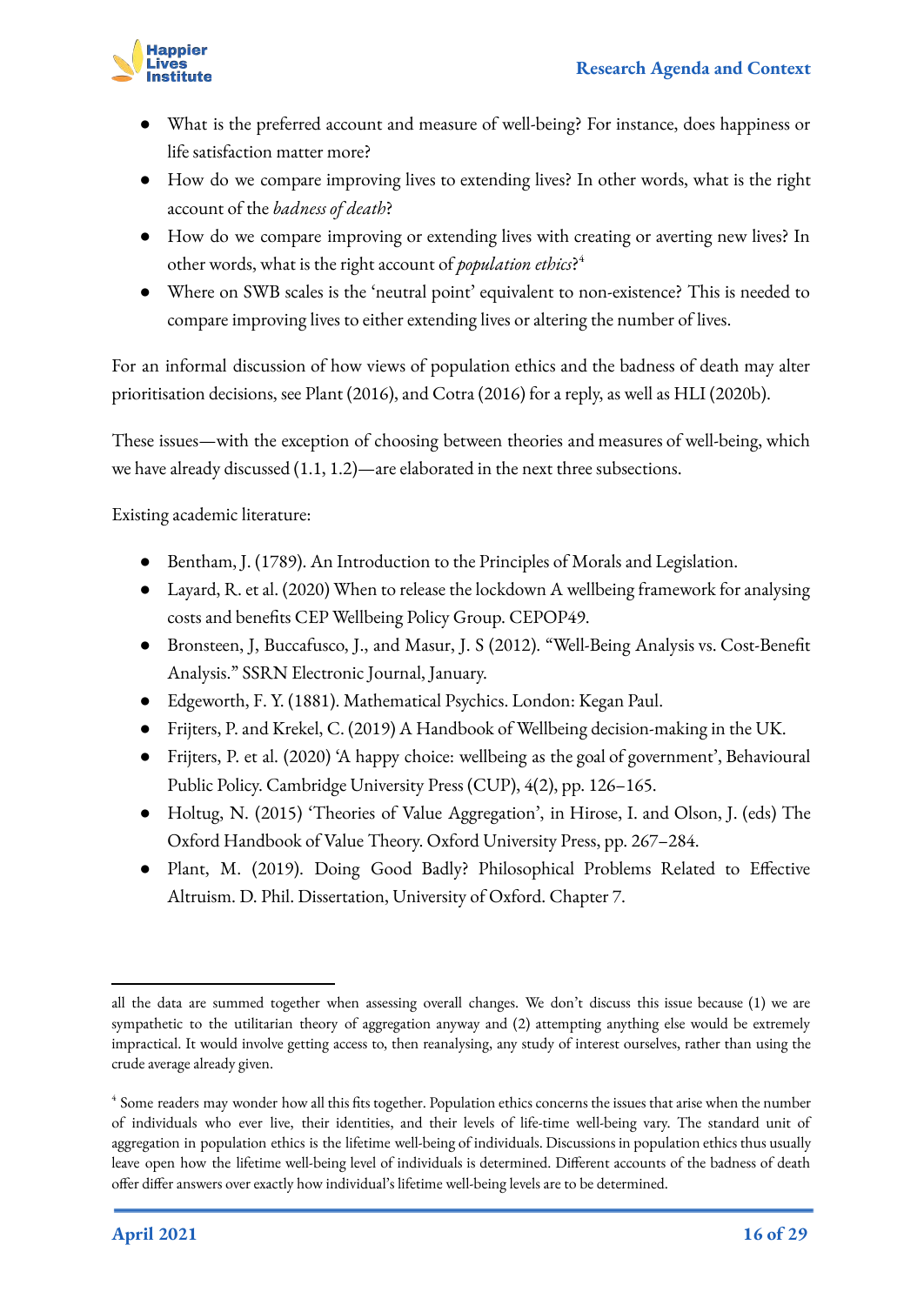

Informal literature:

- Plant, M. (2016) [Are You Sure You Want To Donate To The Against Malaria Foundation?](https://forum.effectivealtruism.org/posts/4WWXNKWHXQNFk3afc/are-you-sure-you-want-to-donate-to-the-against-malaria), Effective Altruism Forum.
- Cotra, A. (2016) [AMF and Population Ethics,](https://blog.givewell.org/2016/12/12/amf-population-ethics/) The GiveWell Blog.
- HLI (2020b) [Moral weights.](https://www.happierlivesinstitute.org/moral-weights.html) Happier Lives Institute

#### **1.3.1 Comparing existence to non-existence: where, on SWB scales, is the 'neutral point'?**

The most common measure of SWB is life satisfaction, which is usually measured on a 0-10 scale. Which point on the 0-10 scale is equivalent in value for someone as non-existence? What is the correct means for determining this? As noted, this is relevant for comparing improving lives to extending or altering the number of lives. The following explanation is drawn from HLI (2020b).

One might assume that the middle point on the scale—5/10—is the neutral point. SWB researchers sometimes treat the mid-point of SWB scales as where someone is neither satisfied nor dissatisfied, or neither happy nor unhappy, e.g. Diener et al. (2018). This has the controversial implication many of those in developing countries have lives 'not worth continuing'—average life satisfaction in (e.g.) Kenya is 4.4.

However, a neutral point of zero is difficult to reconcile with widely-held intuitions. It implies that a life filled with agony is always worth continuing (at least, considering just the person whose life it is) even if the individual themselves would prefer to die.

Getting the neutral point wrong means resources will be spent inappropriately, either putting too much, or too little, weight on averting deaths vs improving lives, with obvious implications for private philanthropy and public policy.

There is almost no work discussing how, in principle, to determine where the neutral point should be (HLI, 2020b). One implicit assumption is that it is wherever individuals say it is. It's not obvious this is the right approach and it generates *prima facie* oddities: if two people assess their quality of life as the same, but only one of them can be saved, the decision turns on a seemingly arbitrary decision about where they perceive the neutral point to be for themself.

We think conducting work here is an internal priority, at least to sketch some possible approaches, evaluate them, and set out a way forward. This is not least because our initial work into the cost-effectiveness of life-extending vs life-improving interventions is highly sensitive to the choice of a neutral point (HLI, 2020b).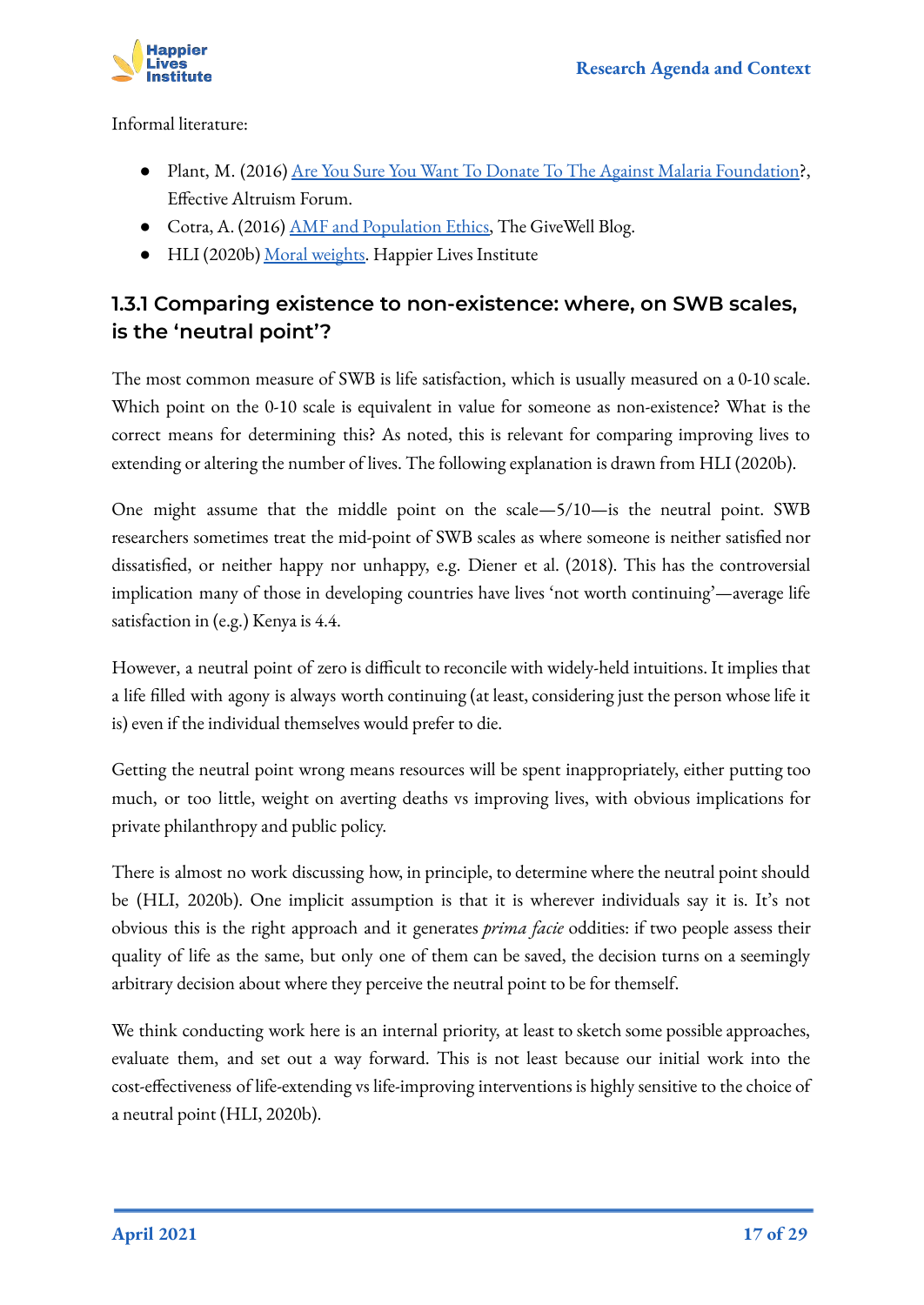

Existing academic literature:

- Diener, E. et al. (2018) 'Revisiting "Most People Are Happy"—And Discovering When They Are Not', Perspectives on Psychological Science. SAGE PublicationsSage CA: Los Angeles, CA, 13(2), pp. 166–170.
- Frijters, P. (1999). Explorations of welfare and well-being. Thela Thesis Amsterdam.
- Peasgood, T., Mukuria, C., Karimi, M., & Brazier, J. (2018). Eliciting preference weights for life satisfaction: A feasibility study.

Existing informal discussion:

- Foster, D. (2019). [Health and happiness: Some open research topics.](https://docs.google.com/document/d/1IFYO6iu0AGvQW1k9pEHViIS8UGjYRHSCxBHVrhrw-jg/edit?ts=5d9b7139#heading=h.6478nuderdxp) Effective Altruism Forum
- HLI (2020b) [Moral weights.](https://www.happierlivesinstitute.org/moral-weights.html) Happier Lives Institute

#### **1.3.2 Comparing the value of improving lives to extending lives: different views on the badness of death**

Comparing improving to extending lives requires taking a stand between different accounts of the *badness of death*. See Gamlung and Solberg (2019) for a recent collection of essays.

Perhaps the standard view of the badness of death is *deprivationism*, where the badness of someone's death, for them, is the amount of well-being they would have had, if they had lived. This is a product of the number of years they would have lived multiplied by their net well-being (their level of well-being above the neutral point).

Deprivationism is not the only view of the badness of death. Another is the *Time*-*Relative Interest Account* (TRIA), where the badness of death is a function of the future well-being the person would have had combined with also their psychological connection to their future self at later stages. TRIA captures the common intuition that it's better to save 20-year-olds than 2-year-olds, even though the latter would live longer, because the 2-year-old has a much weaker interest in continuing to live.

A third view is *Epicureanism*, where someone's death is not bad for them. This is perhaps motivated by the sense that existence and non-existence cannot properly be compared in value for someone.

To be clear, these are views about the badness of *death* for someone. On each view we can still count the badness of *dying* for someone, e.g. if painful, and the effect of a person's death on others.

Comparing the value of some life-improving vs life-extending interventions will depend quite substantially on which view is taken. Given there is already an existing philosophical literature, we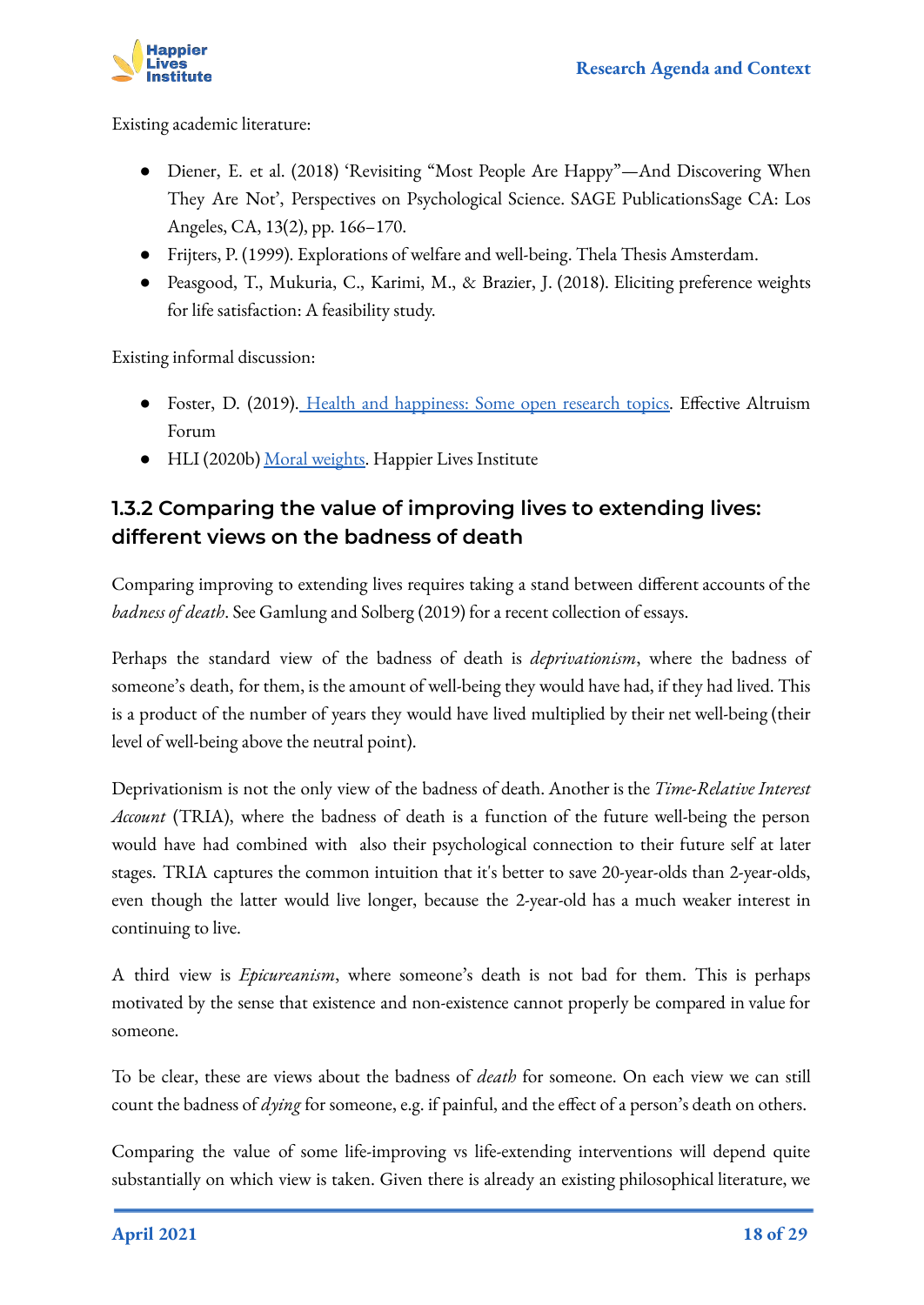

do not plan to prioritise original academic work evaluating these views; however, do plan to summarise, in accessible language, the existing arguments for and against the various options to inform decision-makers facing these choices. One open question which may be of practical importance is how exactly to fill in the details of TRIA—there are multiple ways to make precise the view such that it captures the intuition that saving adults is more valuable than saving young children (HLI, 2020b).

Examples of relevant literature:

- Gamlund, E. and Solberg, C. T. (2019) Saving people from the harm of death. OUP.
- Liao, S. M. (2007) 'Time-Relative Interests and Abortion', Journal of Moral Philosophy, 4(2), pp. 242–256.
- HLI (2020b) [Moral weights](https://www.happierlivesinstitute.org/moral-weights.html)
- Rubio, D. (forthcoming). Death's Shadow Lightened. In Sara Bernstein & Tyron Goldschmidt (eds.), Non-being: New Essays on the Metaphysics of Non-existence. Oxford, UK

#### **1.3.3 Comparing the value of improving lives to creating lives: population ethics**

Lots of questions in ethics concern fixed-populations, that is, where the number of people we affect, and who they are, is fixed. Sometimes, however, we encounter variable-population cases, where our actions may determine not just who gets born, but how many people get born, and as well as how their lives go. *Variable population ethics*, hereafter, just *'population ethics'*, concerns the special issues that arise when the number of individuals who ever live, their identities, and their levels of life-time well-being vary (Greaves, 2017). If we want to compare the value of improving the lives of current people to that of adding (/averting) new lifes, we must take (implicitly or explicitly) a stand on population ethics.

The (mathematically) simplest view of population ethics is *totalism*, where the value of an outcome is the sum of lifetime well-being for everyone who ever lives. On totalism, adding happy new lives is good. In contrast to totalism are *person-affecting views*, which hold, in slogan form "morality is about making people happy, not about making happy people." There are a number of ways to make this precise, but the gist is that adding new (happy) lives is neutral in value.<sup>5</sup> There are many other views, but these need not detain us here.

Clearly, how one thinks about this choice will affect the value of interventions that change the number of people who are created, such as family planning interventions that reduce fertility rates.

 $^5$  More technically, that it has no value, i.e. its value is undefined, rather than that it has a value, and that value is zero.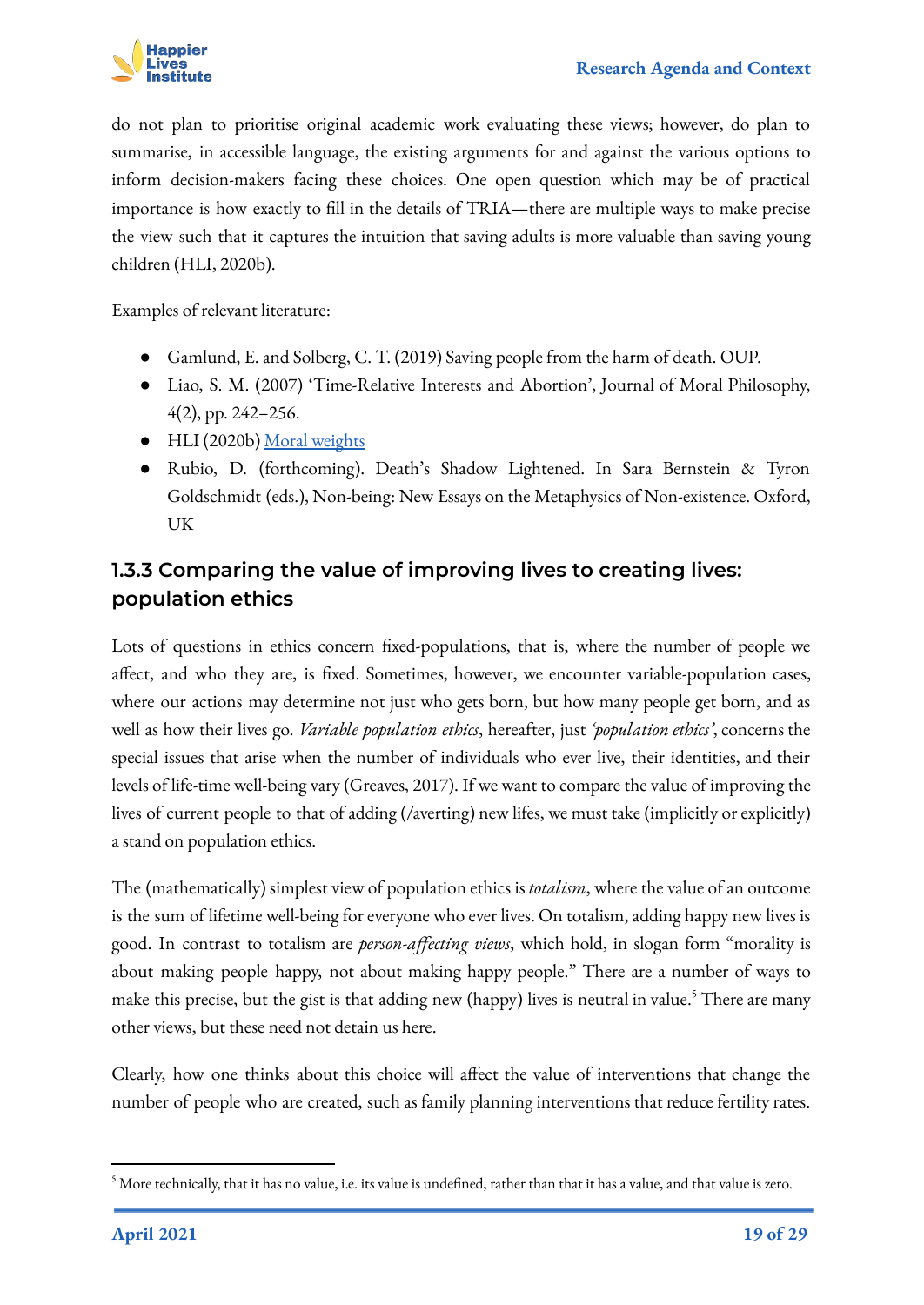

Non-obviously, this may affect the value of life-extending interventions. If parents desire a specific number of adult children, reducing child mortality may correspondingly reduce female fertility.

As for the badness of death, this area also has a substantial academic literature already; we expect to present the views, their implications, and the existing arguments, but not prioritise novel investigation ourselves.

Examples of relevant literature:

- Greaves, H. (2017) 'Population Axiology', Philosophy Compass
- Gustaf. A.. 'Population Ethics: The Challenge of Future Generations'. Manuscript in preparation
- Parfit, D. (1984) Reasons and Persons. Oxford: Oxford University Press

# **Area 2: Applied research to identify and evaluate the most cost-effective ways to increase well-being**

<span id="page-19-0"></span>Fulfilling our mission requires determining which actions, for given actors, are the most cost-effective means of increasing well-being. To identify potential priorities, it helps to have a broad understanding of what sort of things impact well-being, and what the barriers are to realising those improvements. From here, it is then possible to narrow down to specific options, then evaluate these for their cost-effectiveness. The following research topics in area 2 progress from quite broad 'background' issues to more specific ones about the cost-effectiveness of particular interventions.

To restate our comment made in the introduction: **our current focus, and where the majority of our effort will go, is area 2.3**: using subjective well-being scores to compare the cost-effectiveness of highly-regarded health and development interventions used in low-income countries.

## <span id="page-19-1"></span>**2.1 Understanding the causes and correlates of subjective well-being**

There is now a profusion of research into the causes and correlates of subjective well-being. What are the latest summaries about what sort of things impact well-being, and by how much (Dolan et al. 2008)? Are there particular sets of evidence that are more important to be aware of than others?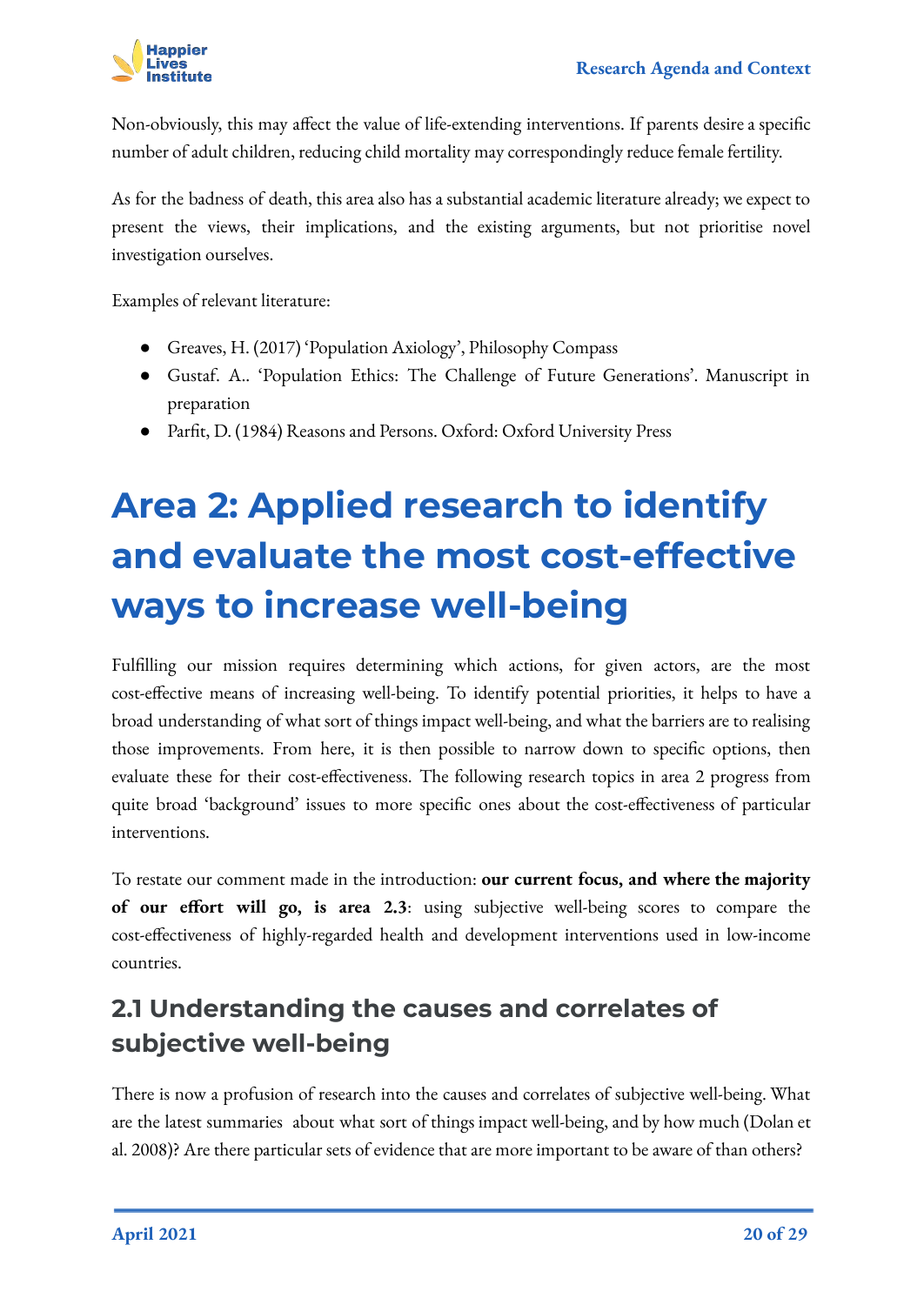

Decisions in health prioritisation seem to be quite influenced by the *Global Burden of Disease* report, which identifies how many Disability-Adjusted Life-Years (DALYs) are lost to various diseases. Would it be helpful to construct a similar 'Sources of Lost Worldwide Happiness' or 'Global Burdens of Suffering' report, which identified the lost well-being from various sources (GBD, 2018)?

It seems possible to identify fairly general mechanisms about how subjective well-being functions, such as *hedonic adaptation*, getting used to life changes (Luhmann et al. 2012); *social comparison,* how we assess our lives and experiences in comparison to relevant others (Alderson and Katz-Gerro, 2016); biases in *affective forecasting*, ways in which we mispredict how the future will feel to ourselves and others (Wilson and Gilbert, 2005). What is the latest on these? To what extent might they inform thinking about where the priorities might lie?

Can evolutionary theory offer novel insights by providing an account of what the evolutionary purpose of valenced psychological states (i.e. happiness) is (Graham and Oswald, 2010; Perez-Truglia, 2012; Rayo and Becker, 2007)? Equally, what, if any, decision-relevant information can be gained from understanding of the neuroanatomy of valence states (Kringelbach and Berridge, 2010)?

One long-running topic of interest is the relationship between happiness and income. A common line of thought is that there is no need for governments to focus specifically on well-being: we can just grow the economy and well-being will take care of itself. However, this view is in tension with the so-called 'Easterlin Paradox' (Easterlin 1974; 2016; Kaiser and Vendrik, 2016; Stevenson and Wolfers, 2008). The paradox is the finding that, at least in rich countries, increasing wealth over time does not seem to increase aggregate subjective well-being, even though richer people are happier than poorer people. Is the paradox true and, if so, what does it imply for national policies? How mysterious is it that well-being would not increase in aggregate despite the improvements in many non-pecuniary aspects of life in these countries, such as greater health provision?

We do not plan to conduct original academic research or produce systematic reviews in this area; such work less directly advances our understanding of how best to increase well-being. However, we are likely to produce short reviews both to deepen our own understanding and communicate these issues to our audience.

Example of relevant literature:

- Alderson, A. S. and Katz-Gerro, T. (2016). Compared to Whom? Inequality, Social Comparison, and Happiness in the United States. Social Forces, 95(1), 25–54
- Boarini, R. et al. (2012) What Makes for a Better Life?, OECD Statistics Working Papers.
- Clark, A. E. (2016) 'Adaptation and the Easterlin Paradox', in. Springer Japan, pp. 75–94.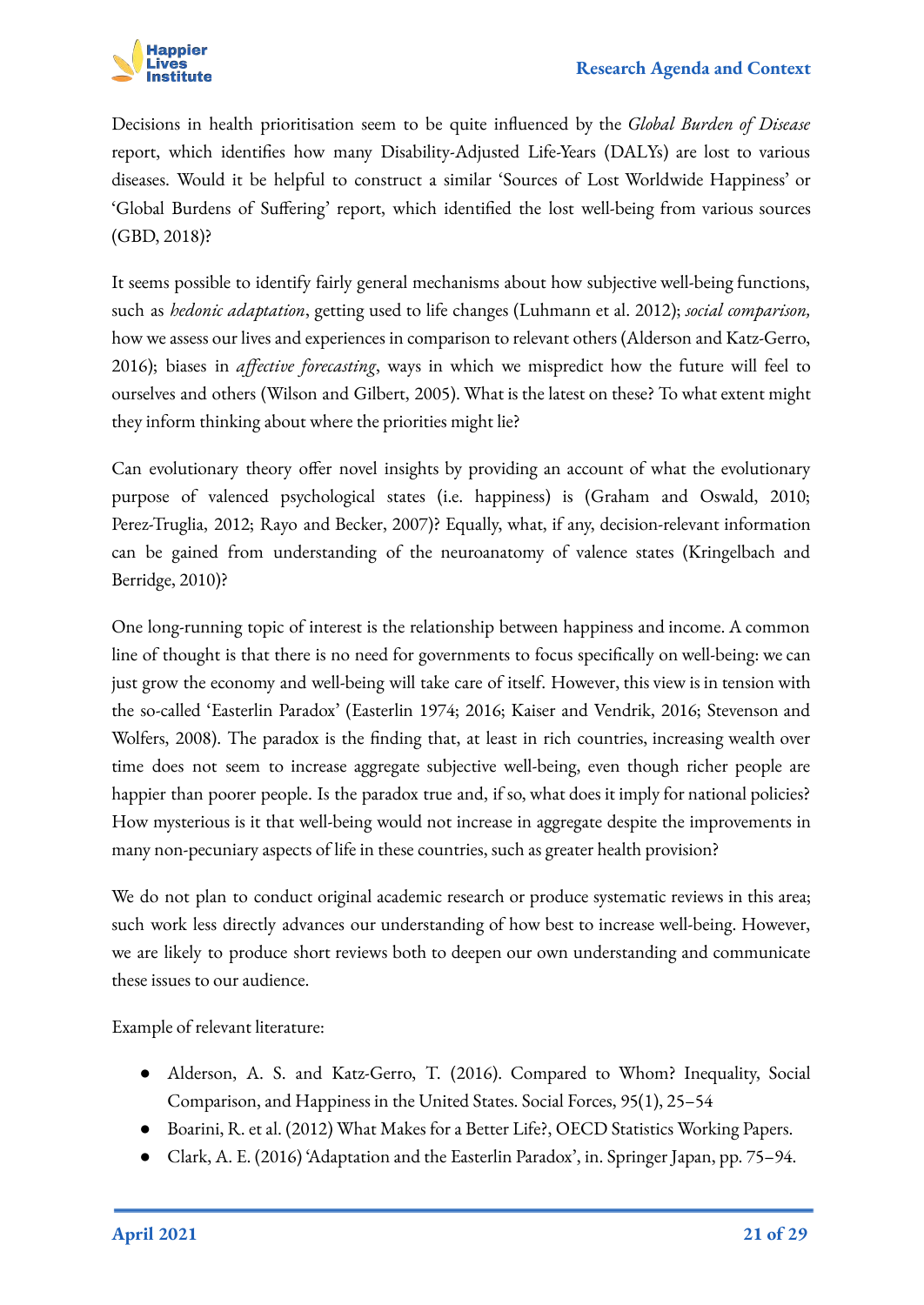

- Clark, A. E. et al. (2018) The origins of happiness: the science of well-being over the life course.
- Diener, E., Lucas, R. E. and Napa-Scollon, C. (2009). Beyond the Hedonic Treadmill: Revising the Adaptation Theory of Well-Being. In: E. Diener (ed.) The Science of Well-being. Springer
- Dolan, P., Peasgood, T. and White, M. (2008) 'Do we really know what makes us happy? A review of the economic literature on the factors associated with subjective well-being', Journal of Economic Psychology, 29(1), pp. 94–122.
- Easterlin, R. A. (1974) 'Does economic growth improve the human lot? Some empirical evidence', Nations and households in economic growth, 89, pp. 89–125.
- Easterlin, R. A. (2016) 'Paradox Lost?', SSRN Electronic Journal. doi: 10.2139/ssrn.2714062.
- Frederick, S. and Loewenstein, G. (1999) 'Hedonic Adaptation', in Well-being: The foundations of hedonic psychology, pp. 302–329.
- Graham, L. and Oswald, A. J. (2010) 'Hedonic capital, adaptation and resilience', Journal of Economic Behavior and Organization. North-Holland, 76(2), pp. 372–384.
- GBD 2017 Disease and Injury Incidence and Prevalence Collaborators, S. L. et al. (2018) 'Global, regional, and national incidence, prevalence, and years lived with disability for 354 diseases and injuries for 195 countries and territories, 1990-2017: a systematic analysis for the Global Burden of Disease Study 2017.', Lancet (London, England). Elsevier, 392(10159), pp. 1789–1858.
- Kaiser, C. and Vendrik, M. (2018) Different Versions of the Easterlin Paradox: New Evidence for European Countries. 11994.
- Kringelbach, M. L. and Berridge, K. C. (2010) 'The functional neuroanatomy of pleasure and happiness.', Discovery medicine. NIH Public Access, 9(49), pp. 579–87.
- Layard, R. (2005) Happiness : lessons from a new science. Allen Lane.
- Luhmann, M. et al. (2012) 'Subjective well-being and adaptation to life events: a meta-analysis.', Journal of personality and social psychology, 102(3), p. 592.
- Rayo, L. and Becker, G. S. (2007) 'Evolutionary efficiency and happiness', Journal of Political Economy, 115(2), pp. 302–337.
- Stevenson, B. and Wolfers, J. (2008) Economic Growth and Subjective Well-Being: Reassessing the Easterlin Paradox. Cambridge, MA.
- Perez-Truglia, R. (2012) 'On the causes and consequences of hedonic adaptation', Journal of Economic Psychology, 33(6), pp. 1182–1192.
- Wilson, T. D. and Gilbert, D. T. (2005). Affective Forecasting. Current Directions in Psychological Science, 14(3), 131–34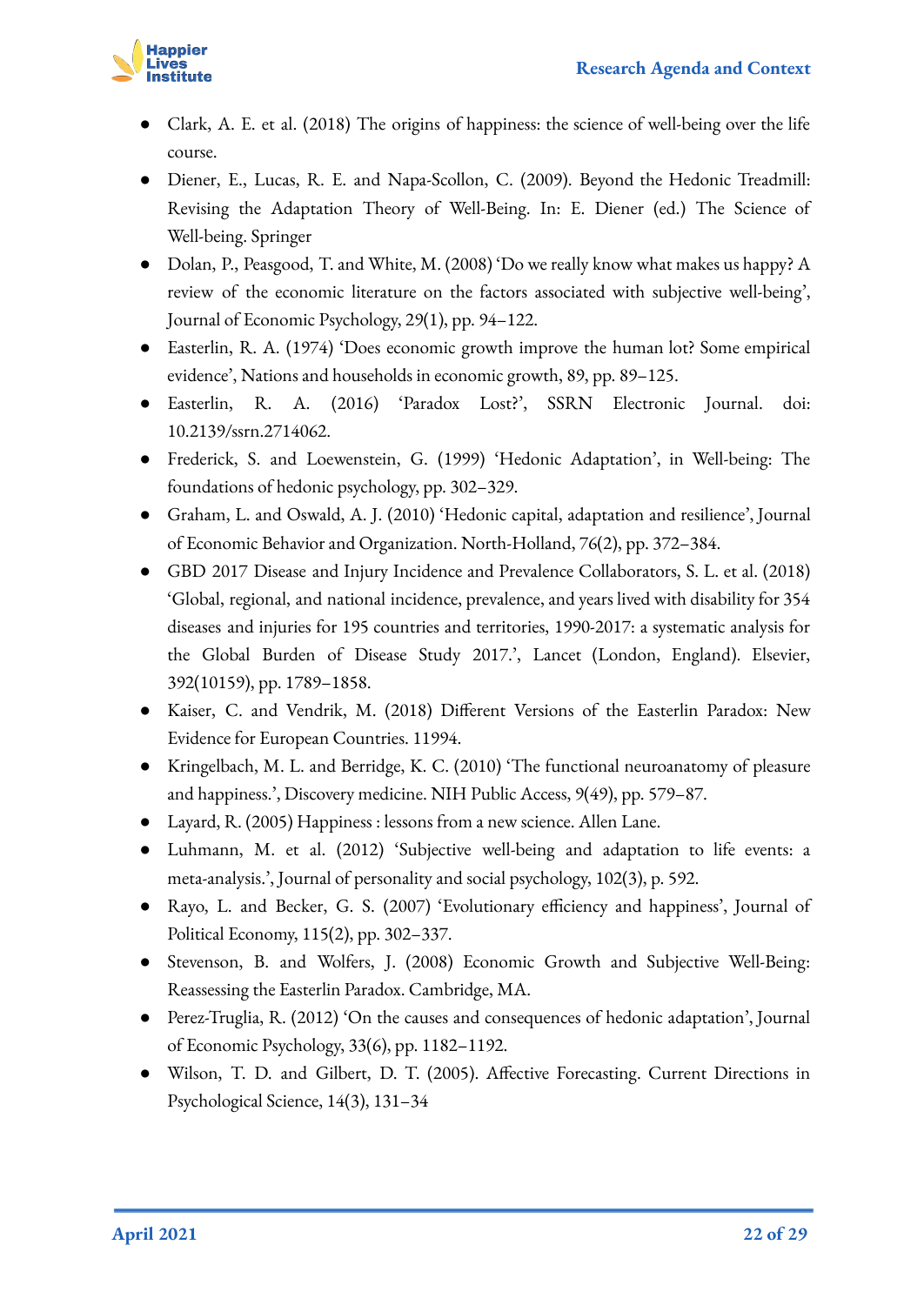

Yudkin, D. A., Liberman, N., Wakslak, C. and Trope, Y. (2016). Measuring Up to Distant Others: Expanding and Contracting the Scope of Social Comparison. SSRN Electronic Journal

### <span id="page-22-0"></span>**2.2 Cause area analysis**

With a broad appreciation of what affects human well-being, the further level of analysis is focusing on more specific problems with the aim of identifying the best ways to make progress on each.

#### **2.2.1 Cause prioritisation methodology**

Given there are lots of problems out there, it would be helpful if there were a method that allowed us to prioritise between them without, somehow, getting into the 'nitty gritty' of quantifying the cost-effectiveness of interventions.

A popular claim among members of the effective altruism community is that different problems should be prioritised according to an assessment of their *scale*, *neglectedness*, and *tractability*, which can be used as heuristics (MacAskill, 2015; 2018); further, *cause prioritisation* and *intervention evaluation* should be understood as genuinely separate steps that can be done in turn (Dickens, 2016; Wiblin, 2016). Cotton-Barratt (2016) proposes formalising scale, neglectedness, and tractability as three factors that combine to determine the marginal cost-effectiveness of further resources to a problem.

However, if we understand 'causes' as problems and 'interventions' as solutions, it becomes unclear how we can evaluate the cost-effectiveness of problems somehow 'in the abstract', in a way that is prior to, and distinct from, assessing particular solutions to those problems (Plant 2019). In this case, the purported distinctiveness of 'cause prioritisation' from 'intervention evaluation' breaks down; we no longer seem to have a method of prioritising between causes that avoids us getting into the 'nitty gritty' of assessing interventions to them. One potential way to proceed is by engaging in *cause mapping*, where, in short, we try to set the actions one could take to solve a problem, the potential obstacles for each action, and a further assessment of how each obstacle might be addressed; the result is a semi-exhaustive set of options for further investigation (Plant 2019).

In some ways, this is a very disappointing, but perhaps unsurprising, result: we do not have a particular method for quickly evaluating various problems. Rather, we must simply make intuitive judgments about how good the solutions are, then evaluate some of them in greater depth. We do not plan to investigate cause prioritisation methodology further as it is unclear how progress could be made.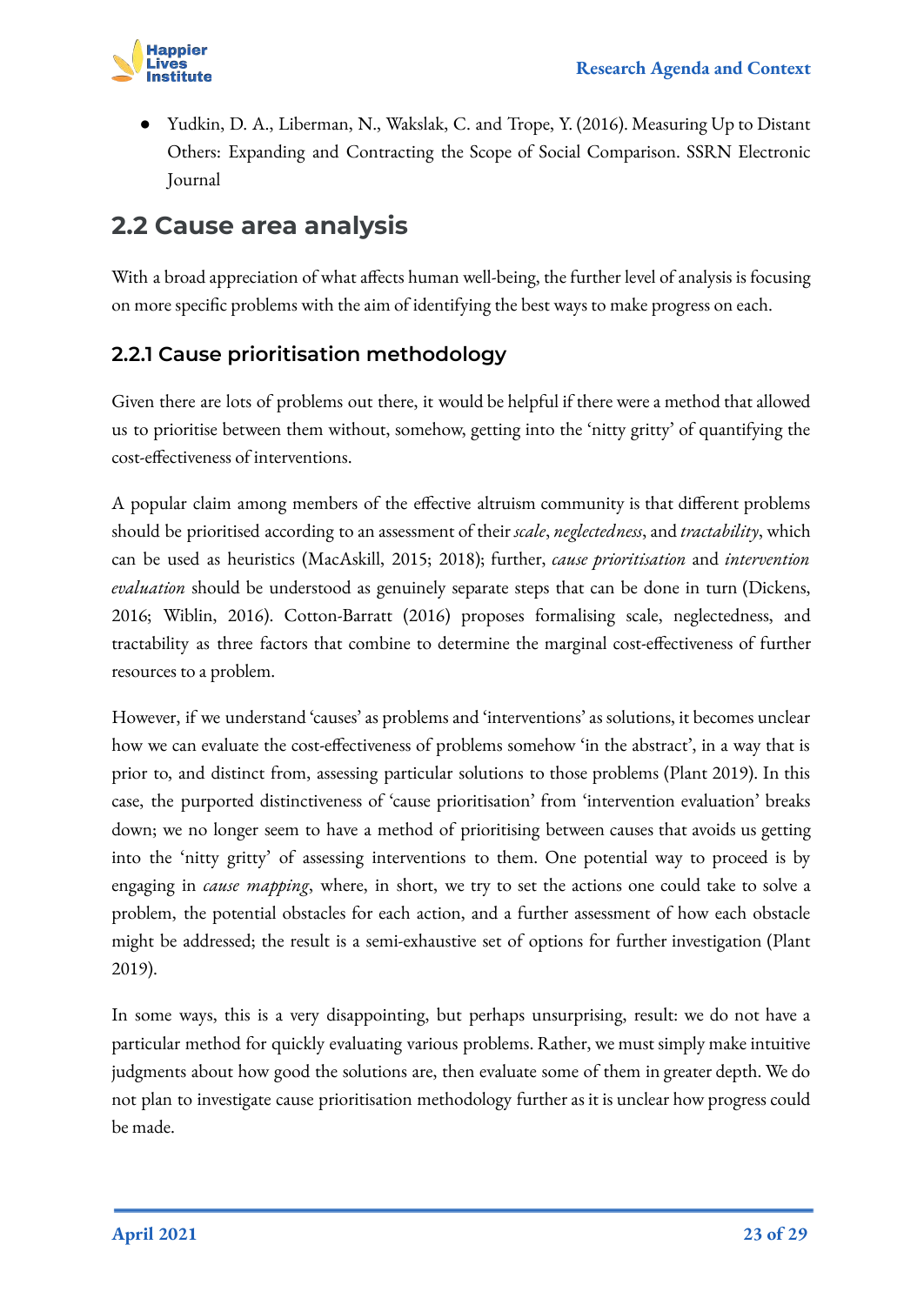

Is this analysis mistaken? Is it possible, after all, to evaluate 'causes' independently of evaluating specific interventions? What short-cuts, if any, are available for this?

Existing academic literature:

- MacAskill, W. (2015). Doing Good Better. Faber & Faber.
- MacAskill, W. (2018). Understanding Effective Altruism and Its Challenges. In The Palgrave Handbook of Philosophy and Public Policy (pp. 441–453).
- Plant, M. (2019). Doing Good Badly? Philosophical Problems Related to Effective Altruism. D. Phil. Dissertation, University of Oxford.

Existing informal literature:

- 80,000 Hours. (2019). [One approach to comparing different problems in terms of impact.](https://80000hours.org/articles/problem-framework/)
- Cotton-Barratt, O. (2016). [Prospecting for Gold.](https://www.effectivealtruism.org/articles/prospecting-for-gold-owen-cotton-barratt/)
- Dickens, M. (2016). [Evaluation Frameworks \(or: When Importance / Neglectedness /](http://mdickens.me/2016/06/10/evaluation_frameworks_(or-_when_scale-neglectedness-tractability_doesn%E2%80%99t_apply)/) [Tractability Doesn't Apply\).](http://mdickens.me/2016/06/10/evaluation_frameworks_(or-_when_scale-neglectedness-tractability_doesn%E2%80%99t_apply)/)
- Halstead, J. (2019). [The ITN framework, cost-effectiveness, and cause prioritisation EA](https://forum.effectivealtruism.org/posts/Eav7tedvX96Gk2uKE/the-itn-framework-cost-effectiveness-and-cause) [Forum](https://forum.effectivealtruism.org/posts/Eav7tedvX96Gk2uKE/the-itn-framework-cost-effectiveness-and-cause).
- Open Philanthropy Project and Karnofsky, H. (2014). [Narrowing down U.S. policy areas.](https://blog.givewell.org/2014/05/22/narrowing-down-u-s-policy-areas/)
- Wiblin, R. (2016). [The Important/Neglected/Tractable framework needs to be applied](https://forum.effectivealtruism.org/posts/74oJS32C6CZRC4Zp5/the-important-neglected-tractable-framework-needs-to-be) [with care.](https://forum.effectivealtruism.org/posts/74oJS32C6CZRC4Zp5/the-important-neglected-tractable-framework-needs-to-be)

#### **2.2.2 Problem area investigations**

As a way of identifying promising solutions to a given problem, it seems useful to gain an overview of that problem and understand it from various angles. Questions whose answers may be relevant include: How many people does the problem affect and by how much? What is being done about this problem at the moment? What could be done? What is getting in the way of useful solutions being used? Various examples of 'cause area' or 'problem area' problems from the effective altruism community are given below. Various organisations, such as 80,000 Hours, Founders Pledge, and the Open Philanthropy Project, produce a range of these for the benefit of donors.

As noted, members of the effective altruism community often claim that focusing on poverty and physical health in low-income countries will be the most effective way to help people alive today (MacAskill, 2015). This seems plausible, but is not certainly the case. We plan to evaluate a range of causes, using the lens of subjective well-being, to determine the most impactful ways to do good.

We have recently produced a problem area report on pain (HLI, 2020c). We are currently working on a similar problem area report into mental health.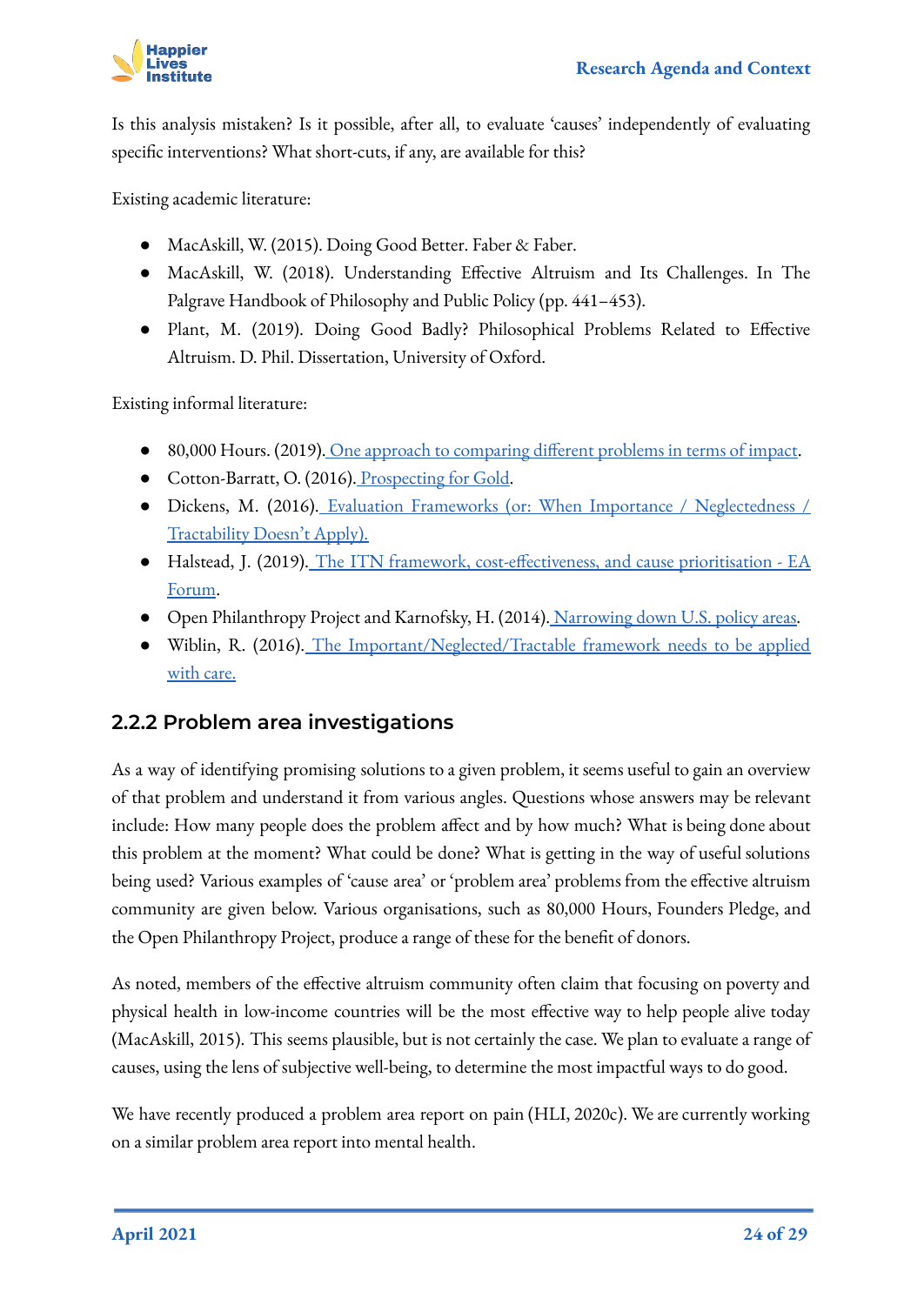

How useful is it to conduct this sort of overview research? If it is useful, what would be appropriate directions for further work?

Existing (mostly informal) literature:

- 80,000 Hours. [Problem profiles](https://80000hours.org/problem-profiles/)
- Founders Pledge. [Research Reports](https://founderspledge.com/research)
- Happier Lives Institute. (2020c). [Problem area report: pain](https://www.happierlivesinstitute.org/problem-area-pain.html)
- MacAskill, W. (2015) Doing Good Better. Faber & Faber.
- Plant, M. (2017). [What are the best ways to improve world happiness?](https://www.youtube.com/watch?v=qeUOHOCFteM) Talk EAGlobal London 2018
- Plant, M.. (2018). [Cause profile: mental health.](https://forum.effectivealtruism.org/posts/XWSTBBH8gSjiaNiy7/cause-profile-mental-health)
- Plant, M.. (2019). *Doing Good Badly? Philosophical Problems Related to Effective Altruism*. D. Phil. Dissertation, University of Oxford. See chapter 6.
- Open Philanthropy Project. [Focus areas](https://www.openphilanthropy.org/focus)
- Whittlestone, J. (2017). [Animal Welfare](https://www.effectivealtruism.org/articles/cause-profile-animal-welfare/)
- Whittlestone, J. (2017). [The Long-Term Future](https://www.effectivealtruism.org/articles/cause-profile-long-run-future/)
- Whittlestone, J. (2017). [Global Health and Development](https://www.effectivealtruism.org/articles/cause-profile-global-health-and-development/)

### **2.3 Using SWB to compare the cost-effectiveness of highly-regarded health and development interventions used in low-income countries**

<span id="page-24-0"></span>The question of ultimate interest, and that preceding topics inform, is: what are the most cost-effective ways to increase well-being? Evaluating this requires examining particular options, looking at the evidence, and making estimates. Efforts to assess the cost-effectiveness of outcomes in terms of SWB are in their infancy, having only begun in the last 10 years; in many cases, we expect our estimates to be the first (Bronsteen, Buccafusco, and Masur, 2012; Frijters and Krekel, 2019; Frijters et al. 2019; Layard et al., 2020; Plant, 2019).

Our immediate priority is assessing the cost-effectiveness of several health and development interventions in low-income countries. We focus on these because the effective altruism-aligned charity evaluator [GiveWell](https://www.givewell.org/), has suggested that, amongst all the options available to charitable donors, the most impactful per dollar are certain health and development interventions; their specific recommendations include life-saving anti-malarial bednets and giving large sums of cash to very poor people. These are 'atomic' or 'micro' interventions in the sense they impact one person at a time, as opposed to 'systemic' or 'macro' interventions, such as a public policy change, which work across an entire society.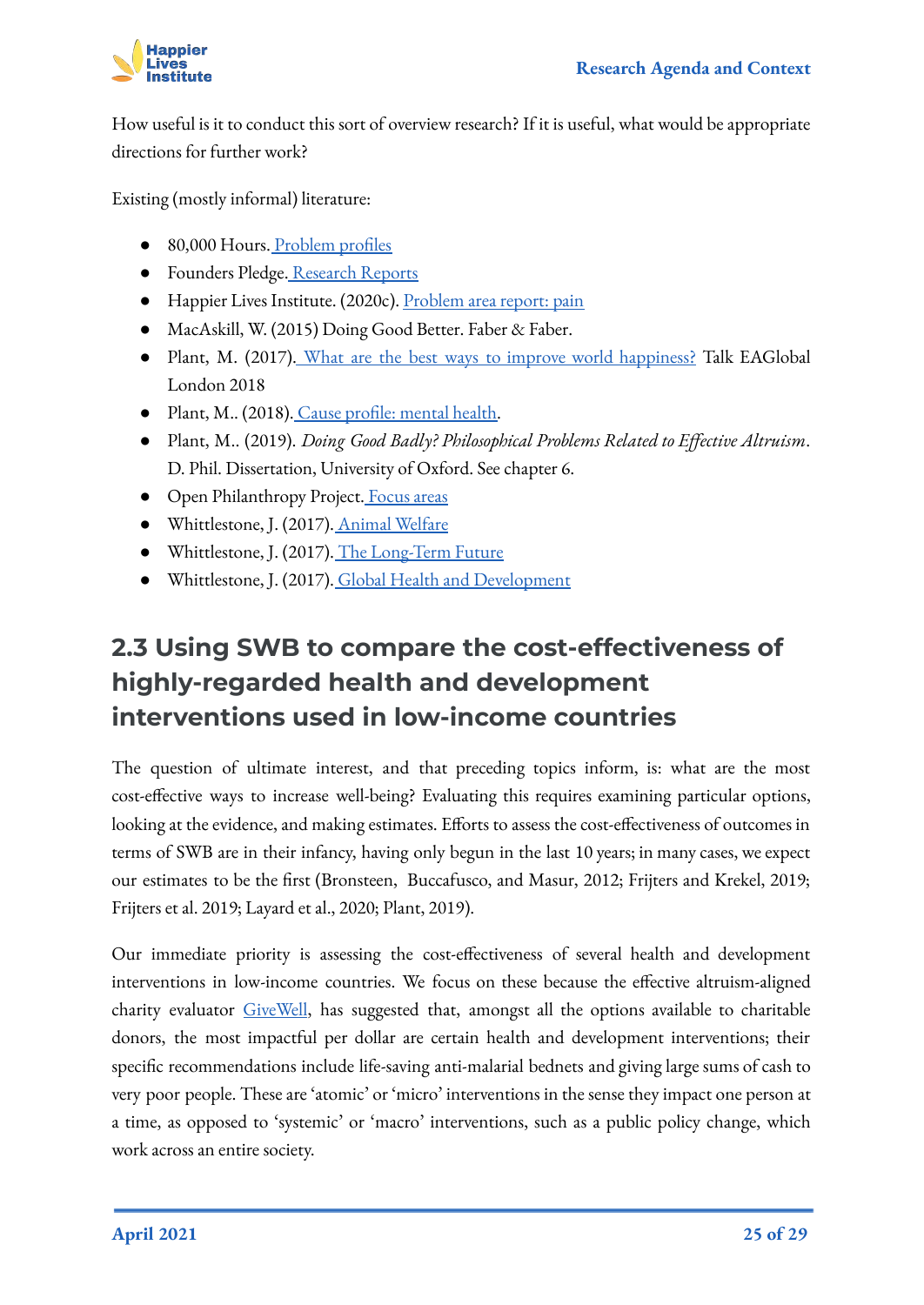

While these are certainly plausible candidates for the best interventions, these have not yet had their impact assessed in terms of subjective well-being; nor, either, has it been set out how their cost-effectiveness may be sensitive to different moral assumptions (as noted in 1.3 above). Therefore, the natural next step is to estimate the cost-effectiveness of these interventions in SWB using available evidence, and presenting the results given different moral views.

The further step is to analyse other 'atomic' interventions which seem plausibly highly-effective but have not yet been considered top priorities by those in the effective altruism community (GiveWell, 2021). On this list are psychotherapy for depression and cataract surgery for blindness. Focusing on other atomic interventions allows an 'apples-to-apples' comparison: it should be unambiguously clear if new priorities emerge. If they do and our research is used (and, further, we are correct!) this should result in tens or hundreds of millions of dollars a year going to more effective interventions.

In broad terms, our method is as follows. We select interventions that seem intuitively promising to us or others. We survey the literature to find relevant studies that measure impact in terms of SWB (or something we can convert into SWB). We then create models of the average total effect over time and the cost, using a Monte Carlo simulation (rather than point estimates) to account for uncertainty. We build several such models to account for different moral assumptions, as noted in 1.3.

To create these cost-effectiveness analyses requires putting several jigsaw pieces together. So far, we have already conducted, in collaboration with two external academics, a meta-analytic review of the impact of cash transfers for SWB (McGuire, Bach-Mortensen and Kaiser, 2020).

We have also developed a method for comparing improving lives to extending lives using units of subjective well-being, including how this is sensitive to two different views of the badness of death (HLI, 2020b). Further research will evaluate other interventions, expand the sensitivity of our analysis to incorporate different moral views, and refine the estimates.

A substantial literature on these interventions is not provided below; part of the project is to find it. GiveWell's [intervention reports](https://www.givewell.org/research/intervention-reports) are a useful resource.

Attempting this cost-effectiveness analysis raises various methodological issues *in addition* to those already discussed in area 1 above, namely:

- How do we combine various studies, which have different locations, size, outcomes measure, etc. into a single estimate? What sort of quantitative reductions are justified for various qualitative differences?
- What is the most defensible way to account for total per-person effects over time? Interventions plausibly have some impact for several years, but studies generally only measure outcomes directly after the intervention.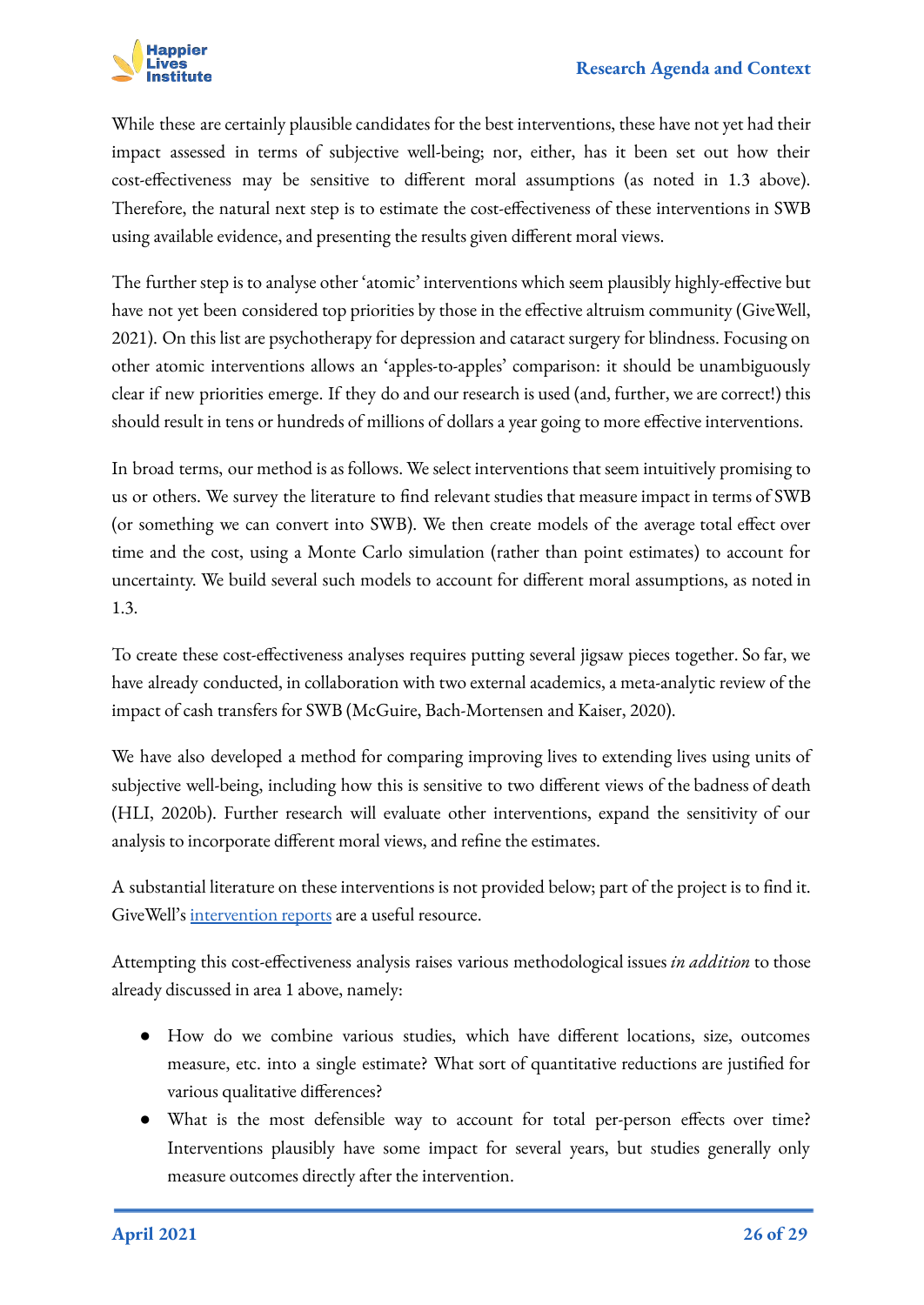

We welcome collaboration with researchers who can help improve our analysis.

In the years to come, we want to expand our analysis in two directions. First, to systemic interventions that private donors could fund, such as public health campaigns to prevent, rather than treat, mental illness. Second, to consider which public policies governments should adopt, given limited budgets, to most effectively increase the well-being of their populations.

Relevant literature:

- Bentham, J. (1789). An Introduction to the Principles of Morals and Legislation.
- Bronsteen, J, Buccafusco, J., and Masur, J. S (2012). "Well-Being Analysis vs. Cost-Benefit Analysis." SSRN Electronic Journal, January.
- GiveWell. (2021). [Intervention Reports](https://www.givewell.org/research/intervention-reports)
- Layard, R. et al. (2020) When to release the lockdown A wellbeing framework for analysing costs and benefits CEP Wellbeing Policy Group. CEPOP49.
- McGuire, J., Kaiser, C. and Bach-Mortensen, A. (2020) [The impact of cash transfers on](https://www.happierlivesinstitute.org/uploads/1/0/9/9/109970865/cash_transfer_meta-analysis_working_paper_1.53.pdf) [subjective well-being and mental health in low- and middle- income countries: A systematic](https://www.happierlivesinstitute.org/uploads/1/0/9/9/109970865/cash_transfer_meta-analysis_working_paper_1.53.pdf) [review and meta-analysis](https://www.happierlivesinstitute.org/uploads/1/0/9/9/109970865/cash_transfer_meta-analysis_working_paper_1.53.pdf). Happier Lives Institute working paper
- Frijters, P. and Krekel, C. (2019) A Handbook of Wellbeing decision-making in the UK.
- Frijters, P. et al. (2020) 'A happy choice: wellbeing as the goal of government', Behavioural Public Policy. Cambridge University Press (CUP), 4(2), pp. 126–165
- Plant, M. (2019) Doing Good Badly? Philosophical Problems Related to Effective Altruism. D. Phil. Dissertation, University of Oxford.
- HLI (2020b) [Moral weights.](https://www.happierlivesinstitute.org/moral-weights.html) Happier Lives Institute

# <span id="page-26-0"></span>**Area 3: Understanding the wider global priorities context**

Our research implicitly aims to improve the lives of people living now or in the near future, i.e. the next 100 years or so. Alternatives to this are, schematically, to focus on benefitting (1) sentient life over the long-run and (2) non-human animals (hereafter 'animals') in the near-term. Hence, if and when we determine the most cost-effective means of helping people in the near-term, we can still ask: How important is this, relative to the alternatives? This is the subject of area 3.

#### <span id="page-26-1"></span>**3.1 Longtermism**

A recent and increasingly popular idea in global priorities research is *longtermism*, the view that the primary determinant of how much good our actions will have are their effects over the very-long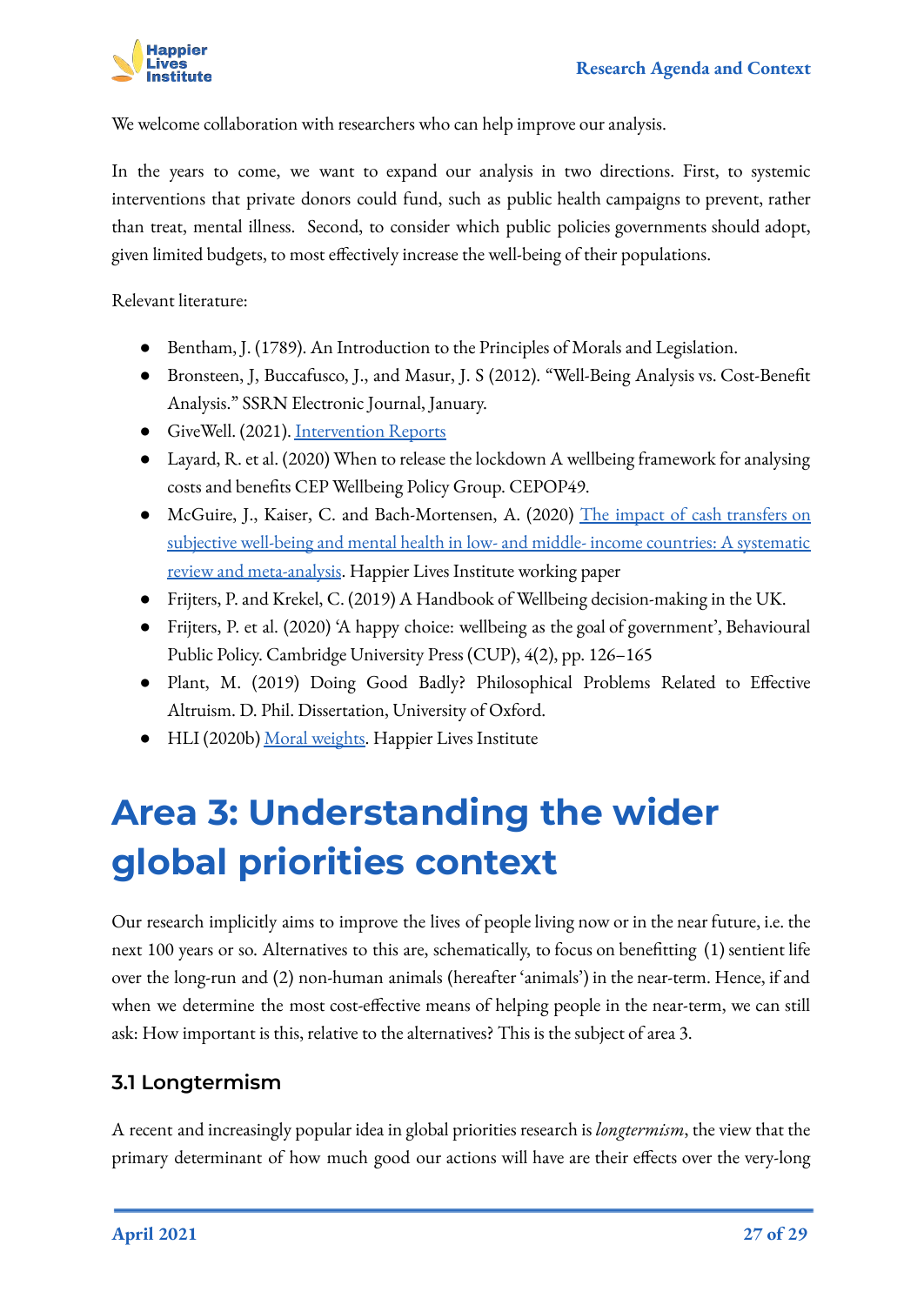

run, rather than within our lifetimes (Greaves and MacAskill, 2020). If true, may imply a radical reorientation of priorities for society at large, including the Happier Lives Institute.

Greaves and MacAskill (2020) have recently articulated the case for 'strong longtermism' and argued that it is true on a wide variety of empirical and ethical assumptions. This raises the question: under which assumptions, or sets of assumptions, longtermism is not true? Subsequent work could then ask: How plausible are these (set of) assumptions? This is a primarily theoretical task we think merits closer examination.

One, amongst many, specific angles to explore is the significance to longtermism of *worldview diversification*, the idea that altruistic agents should diversify their resources across different interventions or areas depending how strongly they believe in each 'worldview' (Karnofsky, 2016). If this were correct, it would imply agents should allocate some, but not all, of their resources to both near-term and long-term projects. Worldview diversification is sometimes regarded as a candidate solution to *moral uncertainty* (the problem of what we ought to do when we don't know what we ought to do); however, it's attracted almost no attention in the philosophical literature on moral uncertainty. Is there a plausible justification for worldview diversification? What would it imply, practically?

Supposing longtermism is true, what are its implications? How reasonable is HLI's current project—researching how to measure and increase well-being, aimed at impact in the near-term—from the perspective of longtermism? Presumably one valuable, although not necessarily urgent, longtermist project would be determining how to increase the quality of lives over the long-term. Can an understanding of SWB literature inform that task and, if so, how valuable might this analysis be? A preliminary thought is that, as noted above, economic and technological growth may do little to raise aggregate well-being, and hence making lives go better will require deliberate study and intervention.

Examples of relevant literature:

- Bostrom, N. (2003) 'Astronomical waste: The opportunity cost of delayed technological development', Utilitas, 15(03), pp. 308–314.
- Beckstead, N. (2013) On the overwhelming importance of shaping the far future. PhD Thesis. Rutgers University.
- Greaves, H. and MacAskill, W. (2019) The case for strong longtermism. Global Priorities Institute Working Paper 7–2019.
- Karnofsky, H. (2016). [Worldview Diversification](https://www.openphilanthropy.org/blog/worldview-diversification). Open Philanthropy Project blog